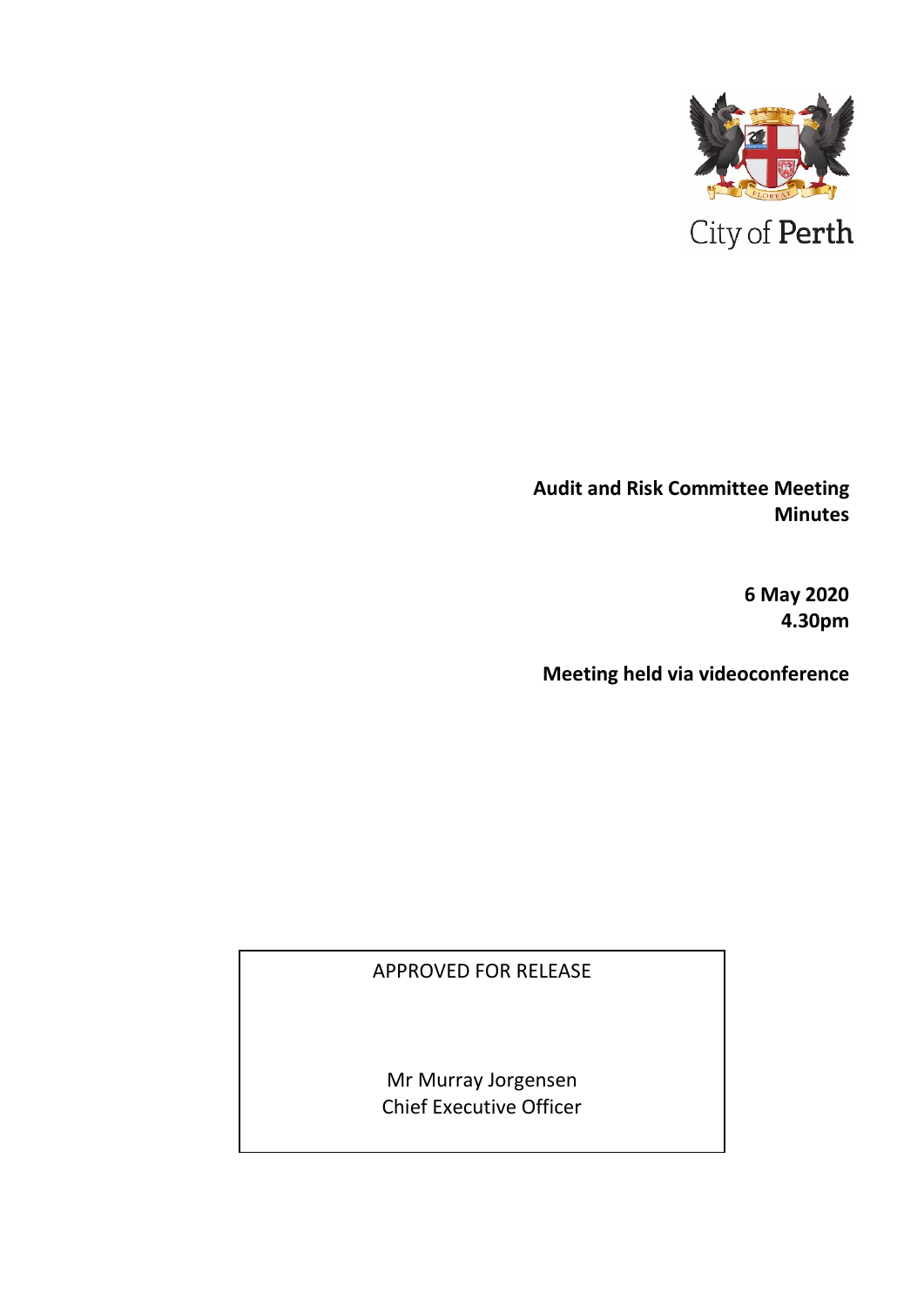

City of Perth

**Audit and Risk Committee Meeting Minutes**

> **6 May 2020 4.30pm**

**Meeting held via videoconference**

Minutes to be confirmed at the next Audit and Risk Committee Meeting.

| THESE MINUTES ARE HEREBY CERTIFIED AS CONFIRMED |  |
|-------------------------------------------------|--|
| <b>Presiding Member's Signature</b>             |  |
| DATE:                                           |  |
|                                                 |  |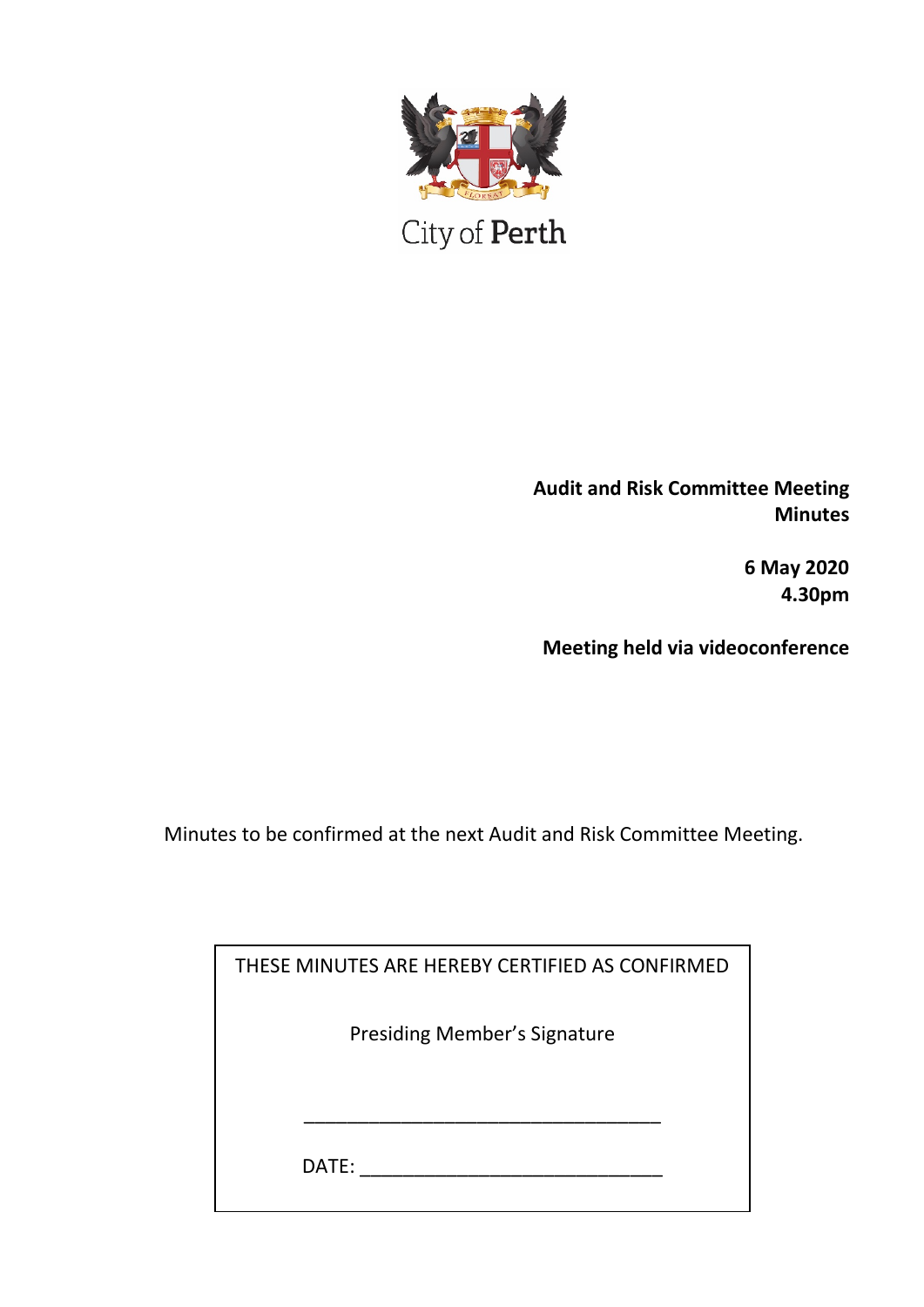# **Order of Business**

### **Item**

- **1. Declaration of opening**
- **2. Apologies and members on leave of absence**
- **3. Question time for the public**
- **4. Confirmation of minutes**

Audit and Risk Committee – 19 February 2020

- **5. Correspondence**
- **6. Disclosures of members interest**

#### **7. Matters for which the meeting may be closed**

| <b>Attachment No.</b> | <b>Item No. and Title</b>                                                | Reason |
|-----------------------|--------------------------------------------------------------------------|--------|
| Confidential          | Item 8.5 – Risk Management Quarterly Report – May 2020   s5.23(2)(e)(ii) |        |
| Attachment 8.5C       |                                                                          |        |

#### **8. Reports**

| Item No. | <b>Item Title</b>                                                         | Page No. |
|----------|---------------------------------------------------------------------------|----------|
| 8.1      | Internal Audit Plan 2019/20 - Corporate Credit Cards Review April<br>2020 |          |
| 8.2      | City of Perth Internal Audit Plan 2020/21                                 | 11       |
| 8.3      | Outstanding Audit Recommendations - April 2020                            | 20       |
| 8.4      | Internal Audit Plan 2019/20 - Payment Vouchers Review April 2020          | 24       |
| 8.5      | Risk Management Quarterly Report - May 2020                               | 27       |
| 8.6      | Policy - Fraud and Corruption Control                                     | 35       |

#### **9. Motions of which previous notice has been given**

#### **10. General business**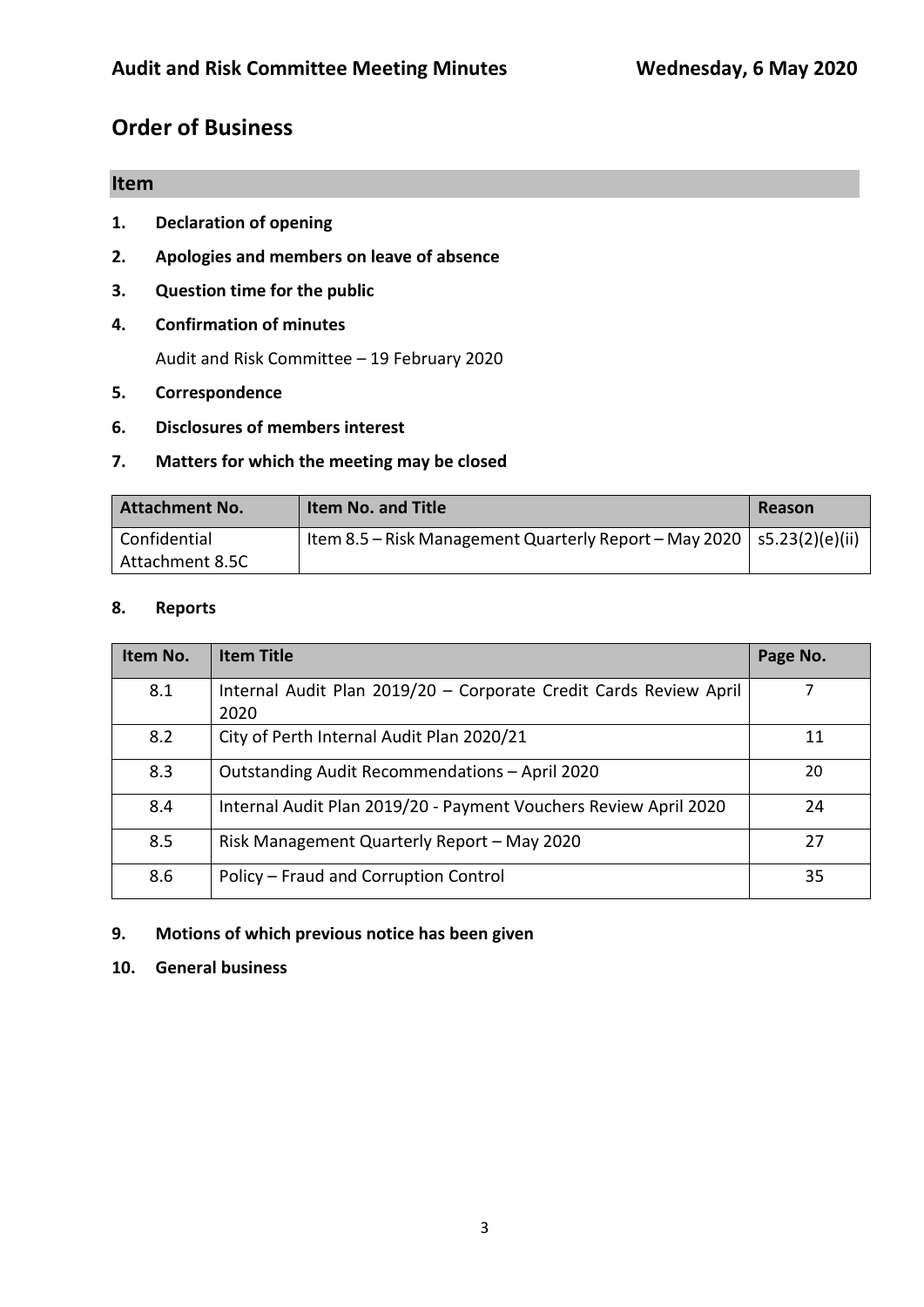- **11. Items for consideration at a future meeting**
- **12. Closure**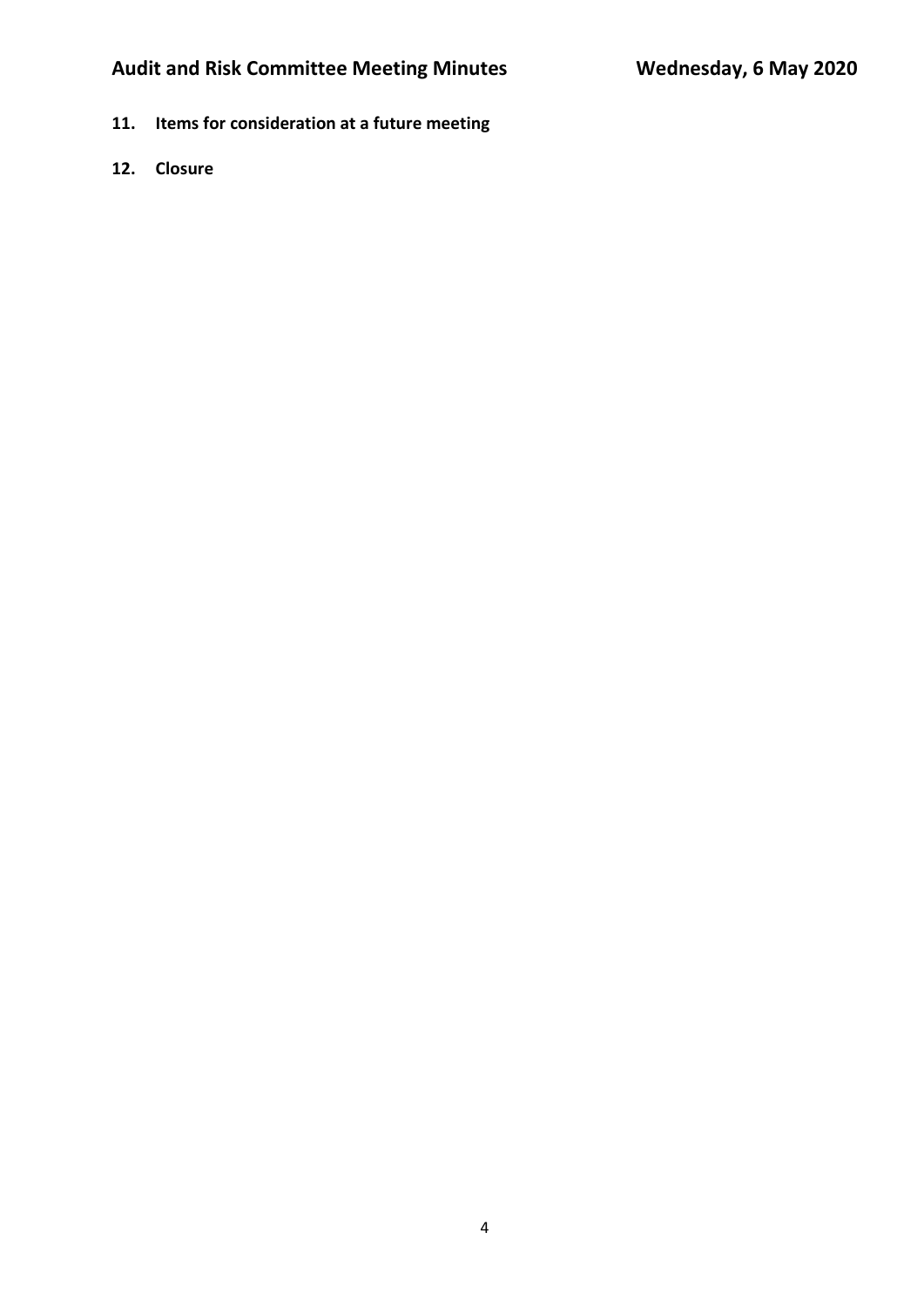Minutes of the Audit and Risk Committee Meeting of the City of Perth held via videoconference on Wednesday, 6 May 2020.

#### **Members in attendance**

| <b>Commissioner Gaye McMath</b> | <b>Presiding Member</b> |
|---------------------------------|-------------------------|
| Mr Robert Maurich               | Independent Member      |

#### **Officers in attendance**

| Mr Murray Jorgensen    | Chief Executive Officer                              |
|------------------------|------------------------------------------------------|
| Mr Bill Parker         | <b>General Manager Corporate Services</b>            |
| Mr Chris Kopec         | <b>General Manager Infrastructure and Operations</b> |
| Ms Karin Strachan      | Project Director Corporate Recovery                  |
| Mr Michael Kent        | Project Director Strategic Finance                   |
| Ms Reshma Jahmeerbacus | <b>Acting Manager Finance</b>                        |
| Mr Gary Clark          | <b>Acting Alliance Manager Governance</b>            |
| Mr Mario Cheldi        | <b>Internal Auditor</b>                              |
| Ms Niloha Mendoza      | Assistant Internal Auditor                           |
| Ms Siobhan Rippington  | Governance Coordinator                               |
| Ms Sarah Gosling       | Senior Financial Accountant                          |
| Mr Anthony Sharpe      | Coordinator ICT (Technology Infrastructure)          |
| Mr Chris Noble         | Corporate Strategy and Risk Advisor                  |
| Mr Darren Turner       | <b>Strategic Procurement Lead</b>                    |
| Ms Tess Jackson        | <b>Risk and Business Continuity Officer</b>          |
| Ms Vanessa Phillips    | Governance Officer                                   |
|                        |                                                      |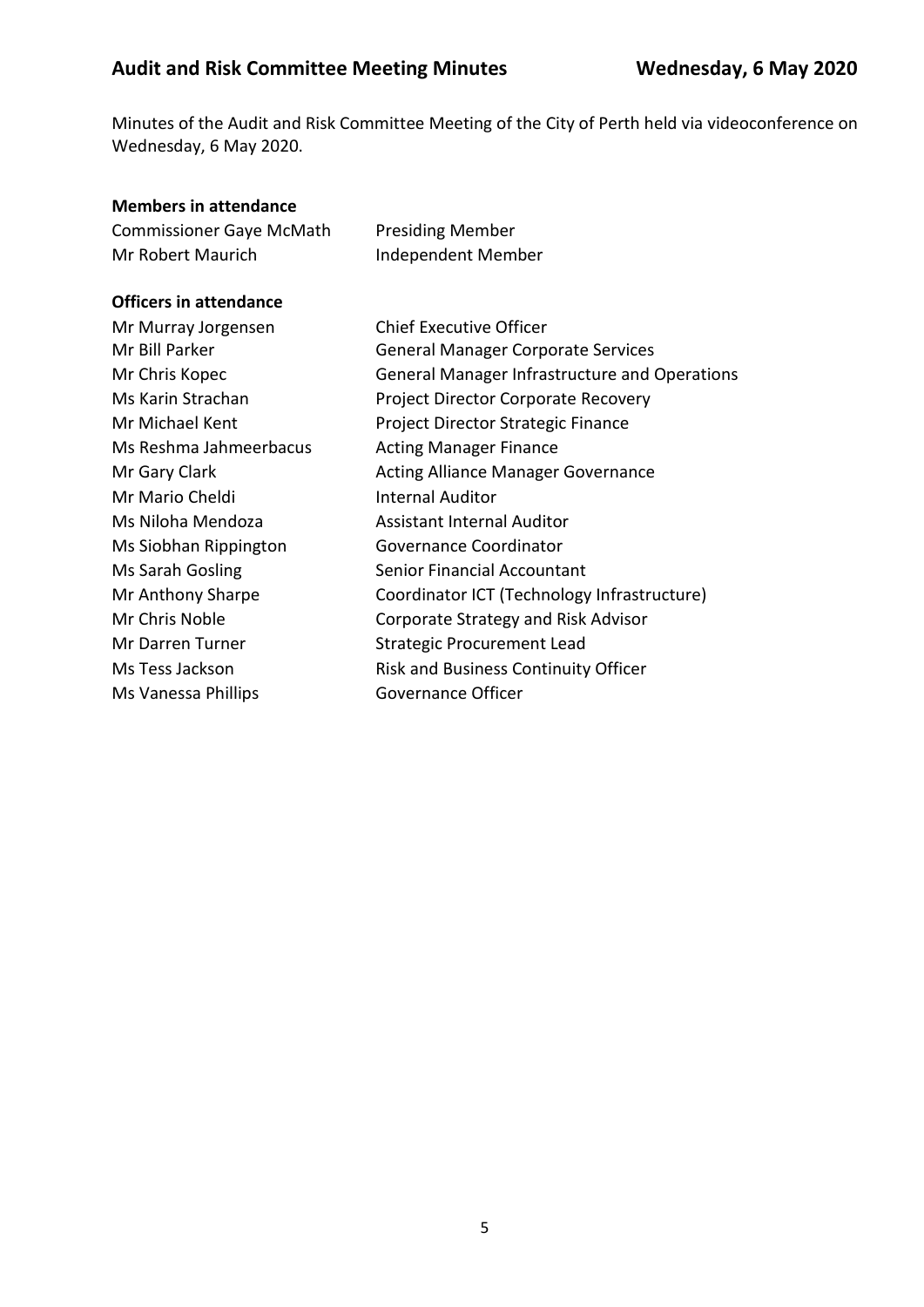### **1. Declaration of opening**

**4.33pm** The Presiding Member declared the meeting open.

## **2. Apologies and members on leave of absence**

Chair Commissioner Andrew Hammond Commissioner Len Kosova

## **3. Question time for the public**

Nil

### **4. Confirmation of minutes**

### **Committee Decision**

**Moved:** Mr Maurich **Seconded:** Commissioner McMath

That the Committee CONFIRMS the minutes of the Audit and Risk Committee Meeting held on 19 February 2020 as a true and correct record.

**CARRIED 2/ 0**

**For:**  Commissioner McMath Mr Maurich

**Against:** 

Nil

## **5. Correspondence**

Nil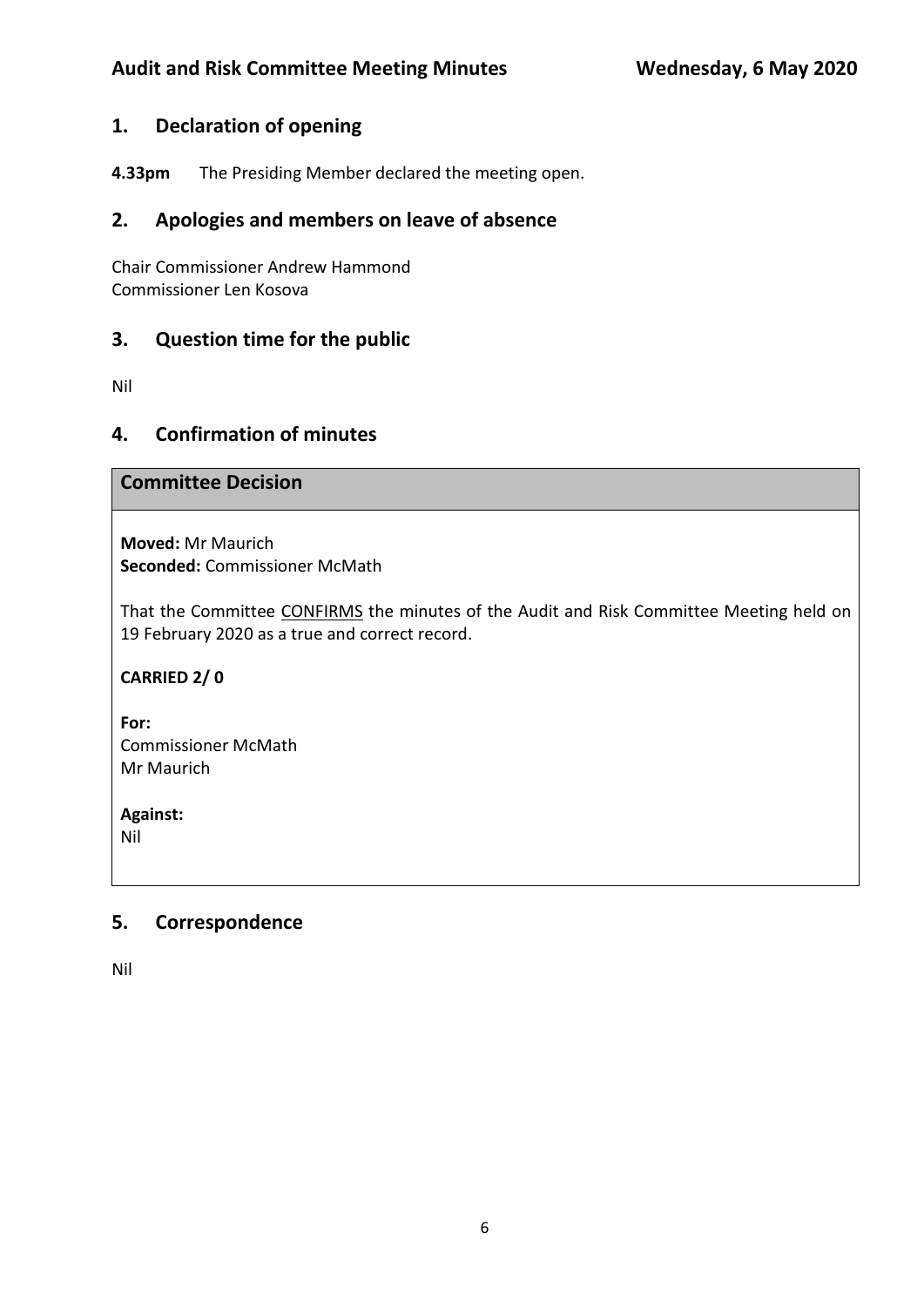| 6. | <b>Disclosures of members interest</b> |
|----|----------------------------------------|
|    |                                        |

| <b>Member/Officer</b> | <b>Item No. and Title</b>                | <b>Nature of Interest</b>                       |
|-----------------------|------------------------------------------|-------------------------------------------------|
| Mr Murray Jorgensen   | Item 8.1 - Internal Audit Plan 2019/20 - | Impartiality<br>Nature:                         |
| (CM 90542/20)         | Corporate Credit Cards Review April 2020 | Interest. CEO holds a<br>corporate credit card. |
|                       |                                          | <b>Extent: Insignificant</b>                    |

## **7. Matters for which the meeting may be closed**

In accordance with section 5.23(2) of the *Local Government Act 1995*, to preserve the confidentiality of attachment 8.5C, it was recommended that the meeting be closed to the public prior to consideration of the matter.

| <b>Attachment No.</b>           | <b>Item No. and Title</b>                                                | Reason |
|---------------------------------|--------------------------------------------------------------------------|--------|
| Confidential<br>Attachment 8.5C | Item 8.5 – Risk Management Quarterly Report – May 2020   s5.23(2)(e)(ii) |        |

### **8. Reports**

## **8.1 – Internal Audit Plan 2019/20 – Corporate Credit Cards Review April 2020**

| <b>File reference</b>                      | P1026043-2                                                           |
|--------------------------------------------|----------------------------------------------------------------------|
| <b>Report author</b>                       | Mario Cheldi, Internal Auditor                                       |
| <b>Other contributors</b>                  | Nil                                                                  |
| <b>Reporting Service Unit and Alliance</b> | Internal Audit, Chief Executive Officer                              |
| Report author disclosure of interest       | Nil                                                                  |
| Date of report                             | 8 April 2020                                                         |
| Nature of Council's role                   | Executive                                                            |
| <b>Voting requirement</b>                  | Simple Majority                                                      |
| Attachment/s                               | Attachment 8.1A - Corporate Credit Cards Review<br>April 2020 Report |

### **Purpose**

For Council to approve the Corporate Credit Cards Review April 2020, completed in accordance with the Internal Audit Plan 2019/20.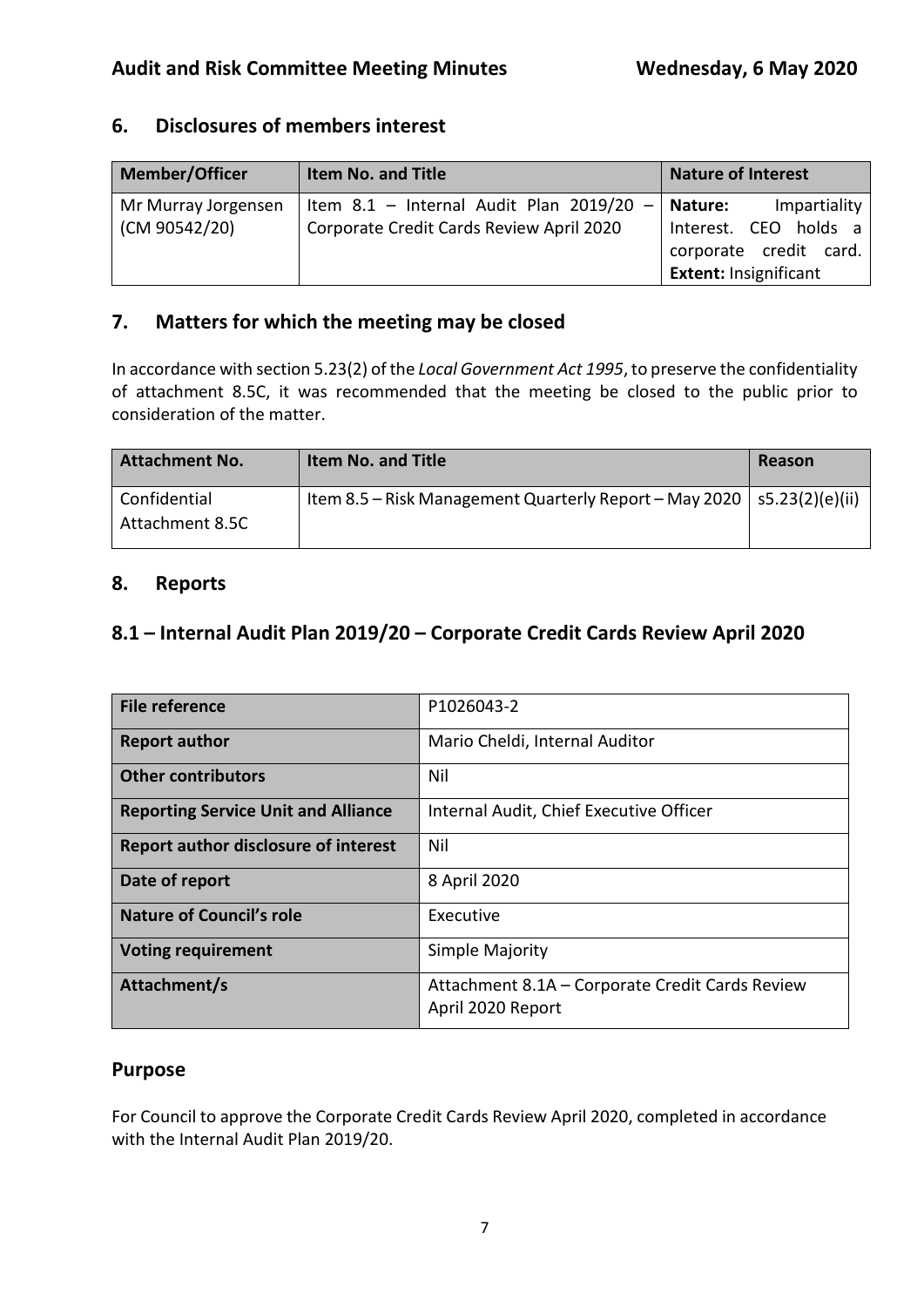## **Background**

A Corporate Credit Cards Review has been included within the Internal Audit Plan 2019/20. This plan was approved by the Audit and Risk Committee and Council in May 2019.

In accordance with the abovementioned plan, this review was completed over the March/April 2020 period.

## **Details**

The results of this review are detailed in Attachment 8.1A.

## **Stakeholder engagement**

Engagement with the following internal stakeholders was undertaken in relation to this report:

- Manager Finance;
- Senior Financial Accountant;
- Funds Management Officer;
- Accounts Payable Officer;
- Strategic Procurement Lead; and
- Project Director, Strategic Finance.

### **Strategic alignment**

#### Strategic Community Plan

This item addresses the community's vision for the future and specifically the following Aspiration and Strategic Objective(s) contained in the Strategic Community Plan 2019 – 2029:

| <b>Aspiration:</b>          | Performance                                                                                                                                                                                          |
|-----------------------------|------------------------------------------------------------------------------------------------------------------------------------------------------------------------------------------------------|
| <b>Strategic Objective:</b> | 5.5 A financial business model underpinned by a culture of cost<br>management, best value and strategic financial analysis that is subject<br>to ongoing oversight, transparency and accountability. |

### **Legal and statutory implications**

Under regulation 17 of the *Local Government (Audit) Regulations 1996* the Chief Executive Officer is to review certain systems and procedures including risk management, internal control and legislative compliance.

#### Connection with mandates in the *City of Perth Act 2016*

8(1)(a) - to provide for the good government of persons in the City of Perth, including residents, ratepayers and visitors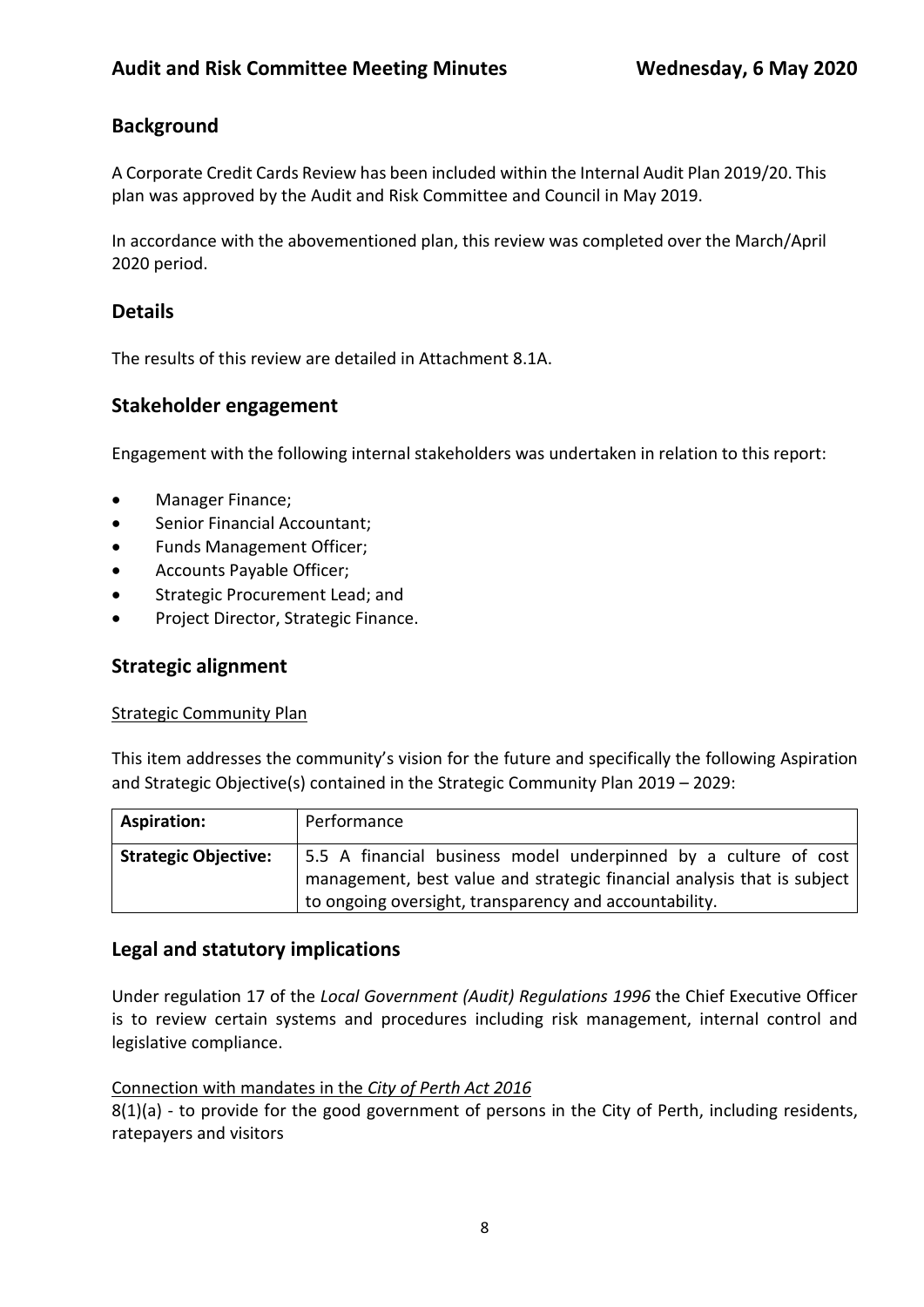### **Risk implications**

| <b>Impact of decision</b> |        |  |
|---------------------------|--------|--|
| Organisation              | Medium |  |
| Community                 | Low    |  |

| <b>Risk domain</b>           | <b>Consequence</b> | Likelihood     | <b>Risk rating</b> |
|------------------------------|--------------------|----------------|--------------------|
| Financial                    | Insignificant      | Unlikely       | Low                |
| Legal and                    | Insignificant      | Almost certain | Medium             |
| Regulatory/Ethical           |                    |                |                    |
| Reputation and               | Minor              | Unlikely       | Low                |
| <b>External Stakeholders</b> |                    |                |                    |

The findings of this review within Attachment 8.1A have been risk rated by the Internal Audit Team in accordance with the City's Risk Assessment Matrix.

### **Approval implications**

If Council does not adopt the recommendation of this report there will be no formal acceptance by Council of the Corporate Credit Cards Review April 2020 and recommendations contained within the report on this review completed in accordance with the Internal Audit Plan 2019/20.

### **Financial implications**

There are no financial implications related to this report.

### **Policy references**

19.1 – Risk Management

### **Comments**

The cooperation and assistance received from various staff members to enable the completion of this review is appreciated.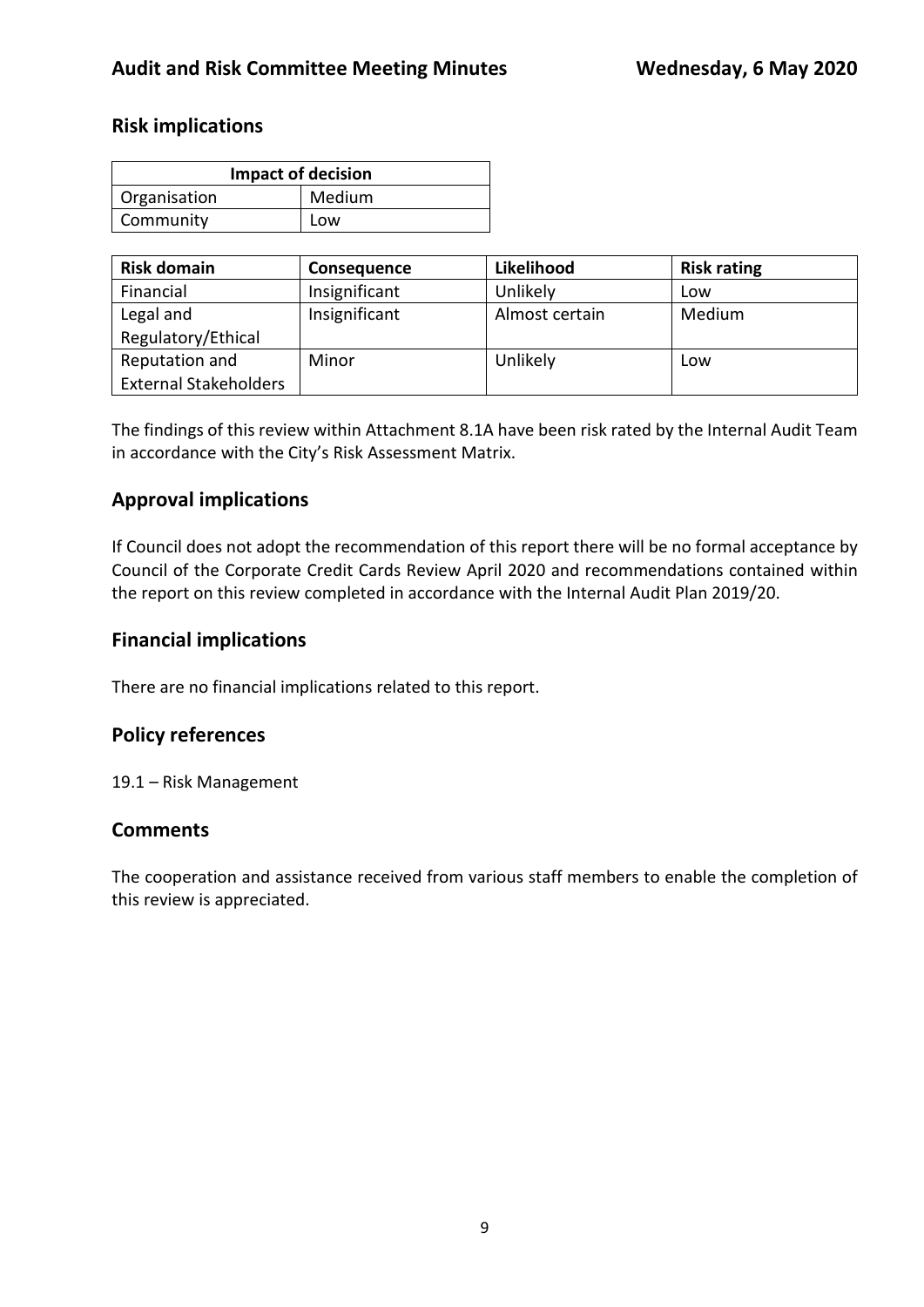#### **Officer and Committee Recommendation**

**Moved:** Mr Maurich **Seconded:** Commissioner McMath

That Council APPROVES the Corporate Credit Cards Review April 2020 completed as part of the Internal Audit Plan 2019/20.

**CARRIED 2 / 0**

**For:**  Commissioner McMath Mr Maurich

**Against:**  Nil

**Meeting Note:** Mr Maurich asked if the corporate credit cards are able to be used to purchase gift vouchers and if they have been used in that manner. The question was taken on notice.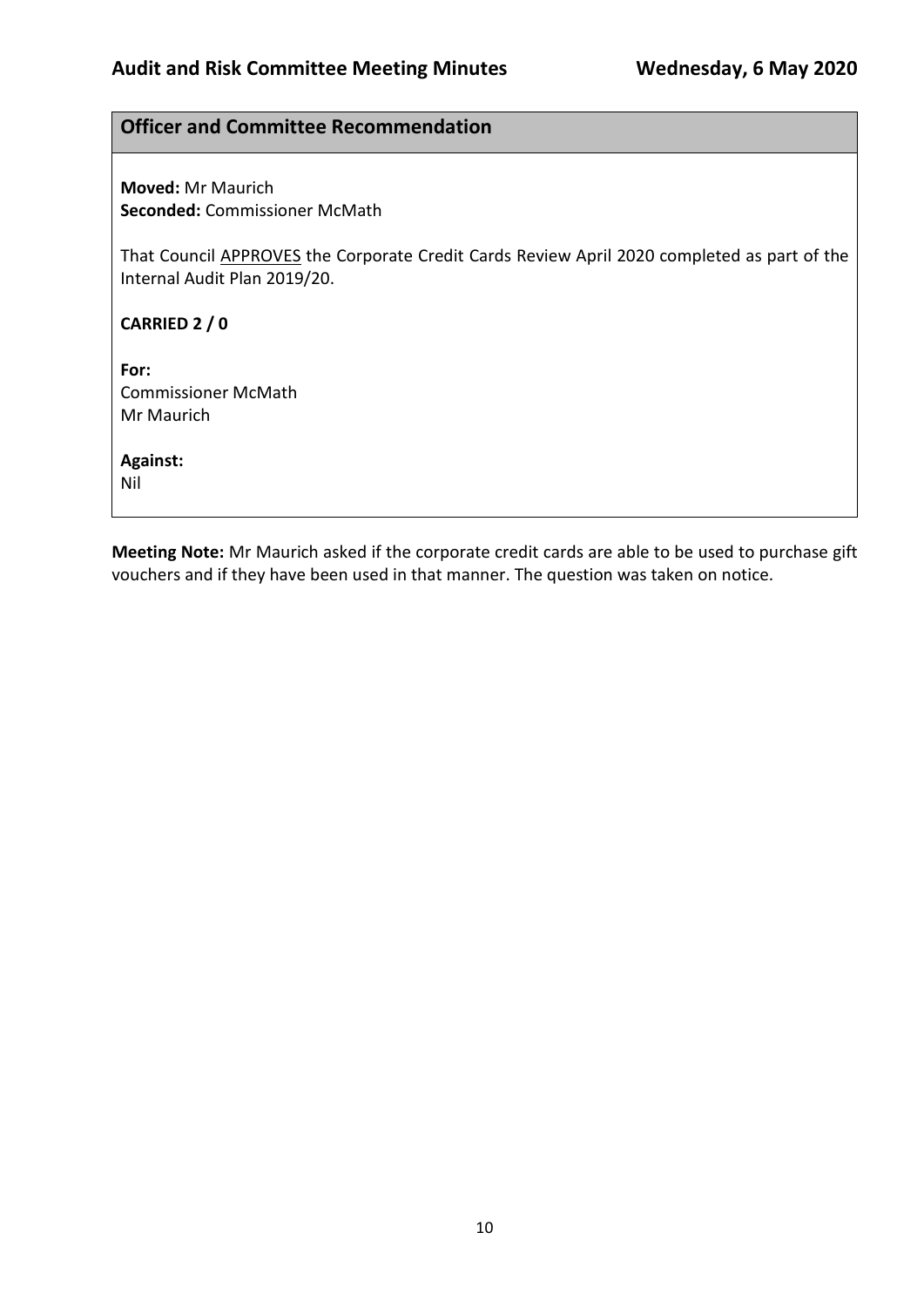## **8.2 – City of Perth Internal Audit Plan 2020/21**

| File reference                              | P1026043-2                                                                                              |
|---------------------------------------------|---------------------------------------------------------------------------------------------------------|
| <b>Report author</b>                        | Mario Cheldi, Internal Auditor                                                                          |
| <b>Other contributors</b>                   | Niloha Mendoza, Assistant Internal Auditor                                                              |
| <b>Reporting Service Unit and Alliance</b>  | Internal Audit, Chief Executive Officer                                                                 |
| <b>Report author disclosure of interest</b> | Nil                                                                                                     |
| Date of report                              | 15 April 2020                                                                                           |
| <b>Nature of Council's role</b>             | Executive                                                                                               |
| <b>Voting requirement</b>                   | Simple Majority                                                                                         |
| Attachment/s                                | Attachment 8.2A - Internal Audit Plan 2020/21<br>Attachment 8.2B - Internal Audit Plan - Activity Table |

### **Purpose**

To seek Council's approval of the City of Perth Internal Audit Plan 2020/21 as per Attachment 8.2A.

### **Background**

During March and April 2020 an Internal Audit Plan has been developed by the Internal Auditor for the 2020/21 financial year.

The City of Perth Internal Audit Plan 2020/21 Attachment 8.2A is presented to the Audit and Risk Committee for its review and approval in line with oversight responsibilities as described within the Committee's Terms of Reference.

### **Details**

#### **Internal Audit Plan 2020/21**

The Internal Audit Plan 2020/21 Attachment 8.2A comprises statutory/compliance audits as well as risk based audits.

Audit areas and their broad objective as well as timeframes for completion of audits is provided within this plan. In addition, the plan includes a breakdown of audit activity in terms of budgeted hours.

A description of the audit areas (in the order that they appear within the Internal Audit Plan 2020/21) is provided below.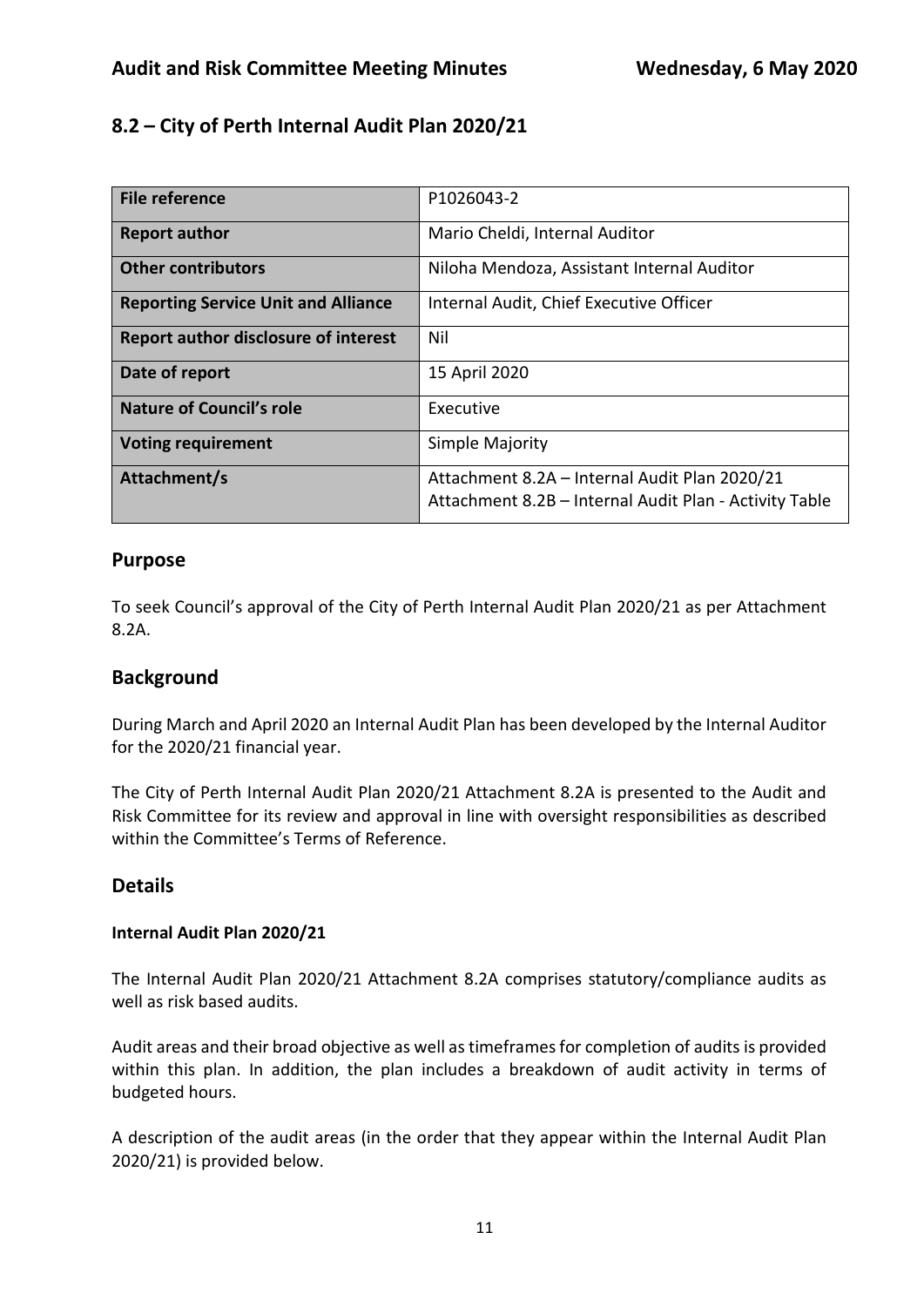With the exception of the statutory/compliance audits i.e DRIVES24 (NSW)/VicRoads Security and Access Audits; Local Government Compliance Audit; CEO Review of Systems and Procedures; and Financial Management Review, the audits described below for the Internal Audit Plan 2020/21 as well as proposed audit areas for the 2021/22 and 2022/23 financial years have been selected based on a risk based approach identifying the key risks for each audit. Given the pending restructure of the City's Risk Management Framework, Internal Audit will consider the identified controls within these risks and other controls in relation to the target area.

#### 2020 DRIVES24 (NSW)/VicRoads Security and Access Audits

These audits are required to certify the City's compliance with obligations under access to registered driver detail agreements in place with NSW and Victorian Government Transport Authorities. Access to details on interstate registered drivers i.e. names and addresses are required by the City for the purposes of enforcing parking infringements incurred within the City's boundaries.

Following a request from the Parking Services Unit, these audits have been carried out by Internal Audit since 2015.

#### Cyber Security Review

Cyber security is the practice of protecting systems, networks and programs from digital attacks. These attacks are usually aimed at accessing, changing or destroying sensitive information; extorting money from individuals; or interrupting normal business processes. Effective cyber security reduces the risk of attacks and protects organisations and individuals from the unauthorised exploitation of systems, networks and technologies. The risks from lapses in this security can be significant including from a financial loss and reputational damage perspective.

Research carried out in developing this Internal Audit Plan 2020/21 has provided confirmation that cyber security continues to be a relevant and high risk area for organisations in 2020 as well as a highlighted focus for the internal audit function.

Following a request from the Audit and Risk Committee, a Cyber Security Review was undertaken in October 2019 as part of the Internal Audit Plan 2019/20. This review identified that the Information Communication and Technology (ICT) Unit has been proactive in engaging a number of information technology security consultant firms to assess its information security (includes cyber security). It was also confirmed that this Unit is in the process of addressing the recommendations to improve this security as made by these firms.

The Audit and Risk Committee, at the meeting held on 19 February 2020, requested a progress report be presented on the implementation of the abovementioned recommendations to improve information security.

This Cyber Security Review will examine and provide a report on the status of implementation of the recommendations from the information security assessments carried out as well as the adequacy of internal measures being undertaken by the ICT Unit to control cyber security threats.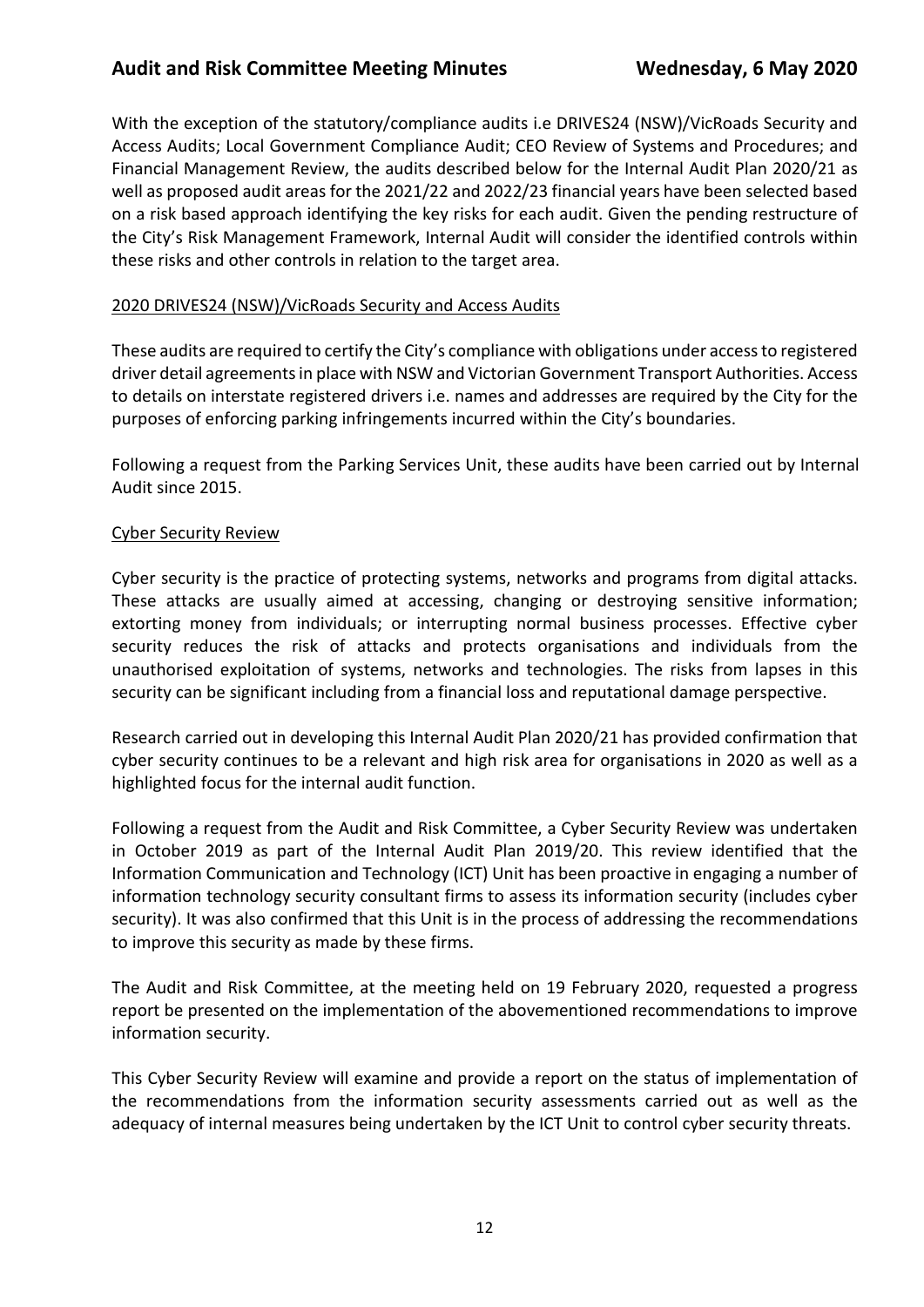#### **Tenders**

Tenders has been assessed by the Internal Audit and Risk Management Teams as a high risk area for the City. Potential risks of inadequate tendering processes include the City not achieving value for money in purchasing, non-compliance with relevant legislation and policy/procedures, duplication (tendering of same goods or services by different Units), and negative effects on service delivery.

At the Audit and Risk Committee meeting held on 19 June 2018, the Committee requested that additional audits on tenders be undertaken. This request was in response to a planned increase in the delegated authority of the Chief Executive Officer to approve tenders to a value of up to \$1 million (previously \$500,000). This increase in delegated authority was approved at the Ordinary Council meeting held on 26 June 2018. Inclusion of a tender audit within the Internal Audit Plan 2020/21 is in line with the abovementioned request of the Committee.

The Tenders Audit as included within the Internal Audit Plan 2020/21 will assess whether the tender evaluation and approval process is resulting in the acceptance of valid tenders. A Procurement Transformation Program is currently being implemented within the City. This review will provide assurance on the effectiveness of tender evaluation and approval processes in place as a result of implementation of the abovementioned program.

A Tenders Audit was scheduled to be undertaken during the 2020/21 financial year as per the three year projection of audits shown within the Internal Audit Plan 2019/20.

#### Information Technology (IT) Disaster Recovery

IT disaster recovery is the process for recovering systems following a major disruption. Research carried out in developing this Internal Audit Plan 2020/21 has confirmed that IT disaster recovery continues to be considered a high risk area for organisations and a highlighted focus for the internal audit function.

In the absence of effective disaster recovery capability the risks include the following:

- extended disruption or inability to deliver services that depend on systems;
- inability to recover systems and restore lost data;
- subsequent financial loss; and
- reputational damage, including loss of community confidence in the effective delivery of services.

A review of the City's IT Disaster Recovery plans and processes was scheduled to be undertaken during the 2020/21 financial year as per the three year projection of audits shown within the Internal Audit Plan 2019/20. This review has previously not been undertaken by Internal Audit and therefore is considered timely.

An assessment of the adequacy of the City's plans and processes for the effective recovery of its critical ICT systems and data in the event of a disruption is planned for this review.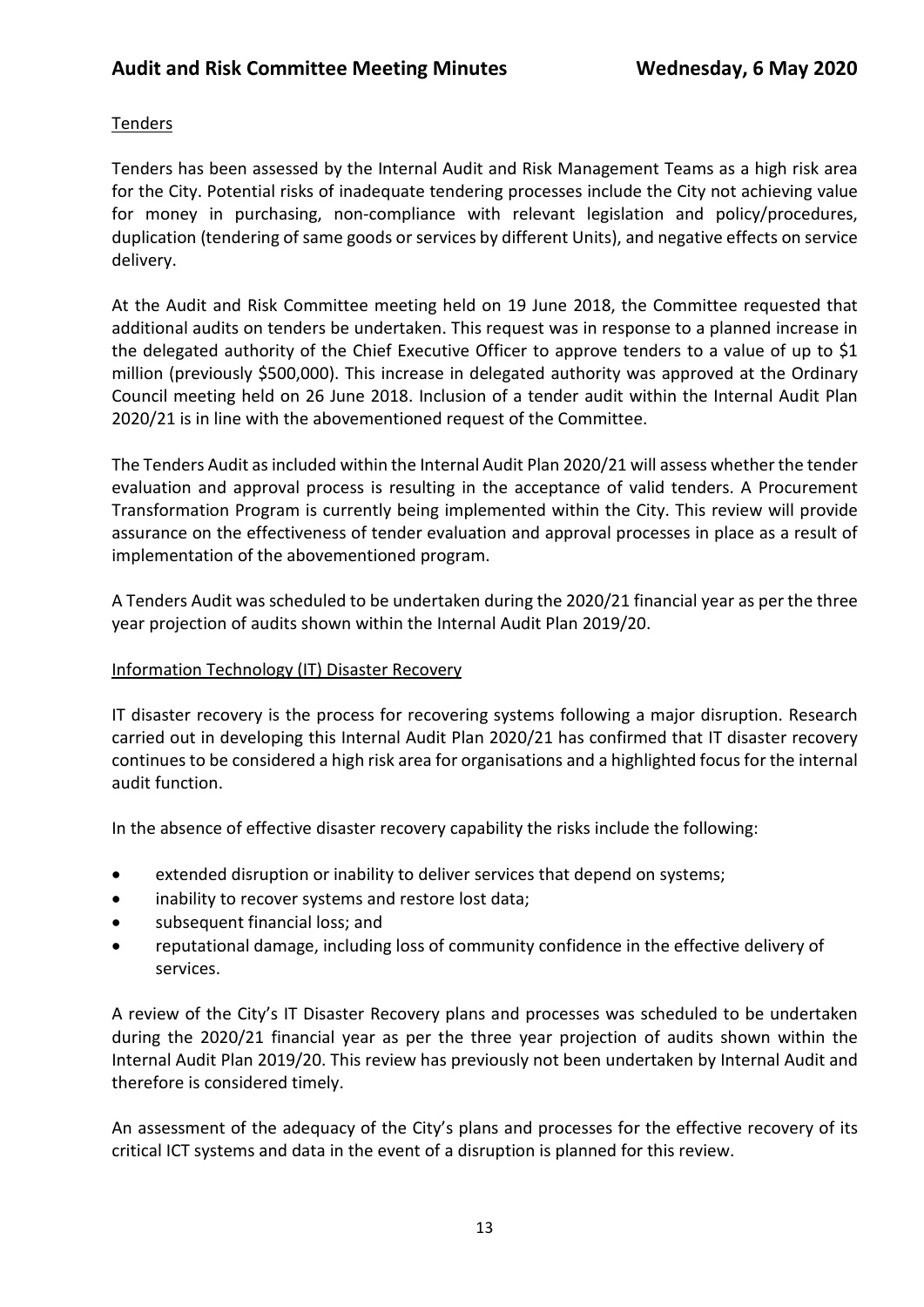Support for this review was obtained from the External Member of the Audit and Risk Committee.

#### Local Government Compliance Audit 2020

A Compliance Audit Return which assesses compliance with various sections of the *Local Government Act 1995* and Regulations is completed as part of the Local Government Compliance Audit. This return is required to be provided to the Department of Local Government, Sport and Cultural Industries for each calendar year.

This is a significant audit requiring sourcing of evidence of compliance for each legislative requirement on the return.

For reasons of independence and objectivity, the Local Government Compliance Audit has been carried out by Internal Audit since 2014.

#### Project Management

Project management continues to be recognised as a high risk area for the City as confirmed via feedback from the Risk Management Team. There are many types of risk in project management, however, the most common project risks are as follows:

- **Cost risk**, typically escalation of project costs due to poor cost estimating accuracy and scope creep;
- **Schedule risk**, the risk that activities will take longer than expected. Being behind schedule typically increases costs and also delays the receipt of project benefits; and
- **Performance risk**, the risk that the project will fail to produce results consistent with project specifications.

In response to the recognised high risk area of project management, during 2019 a team was created to work on facilitating an improvement in the project management maturity of the organisation. This team have been instrumental in establishing a project management system and processes within the City. A review of project management in 2020/21 is considered to be timely and is supported by the External Member of the Audit and Risk Committee.

This review will assess whether sound project management processes and controls are in place and being applied for the management of a sample of major projects.

#### Contract Management

Contract management is in the same category as tenders as a high risk area assessed by the Internal Audit and Risk Management Teams. Potential risks of inadequate contract management practices include contract cost blow-outs not being adequately controlled, contractor obligations under the contract not being met and contractor performance issues not being resolved resulting in delays or non completion of deliverables under the contract.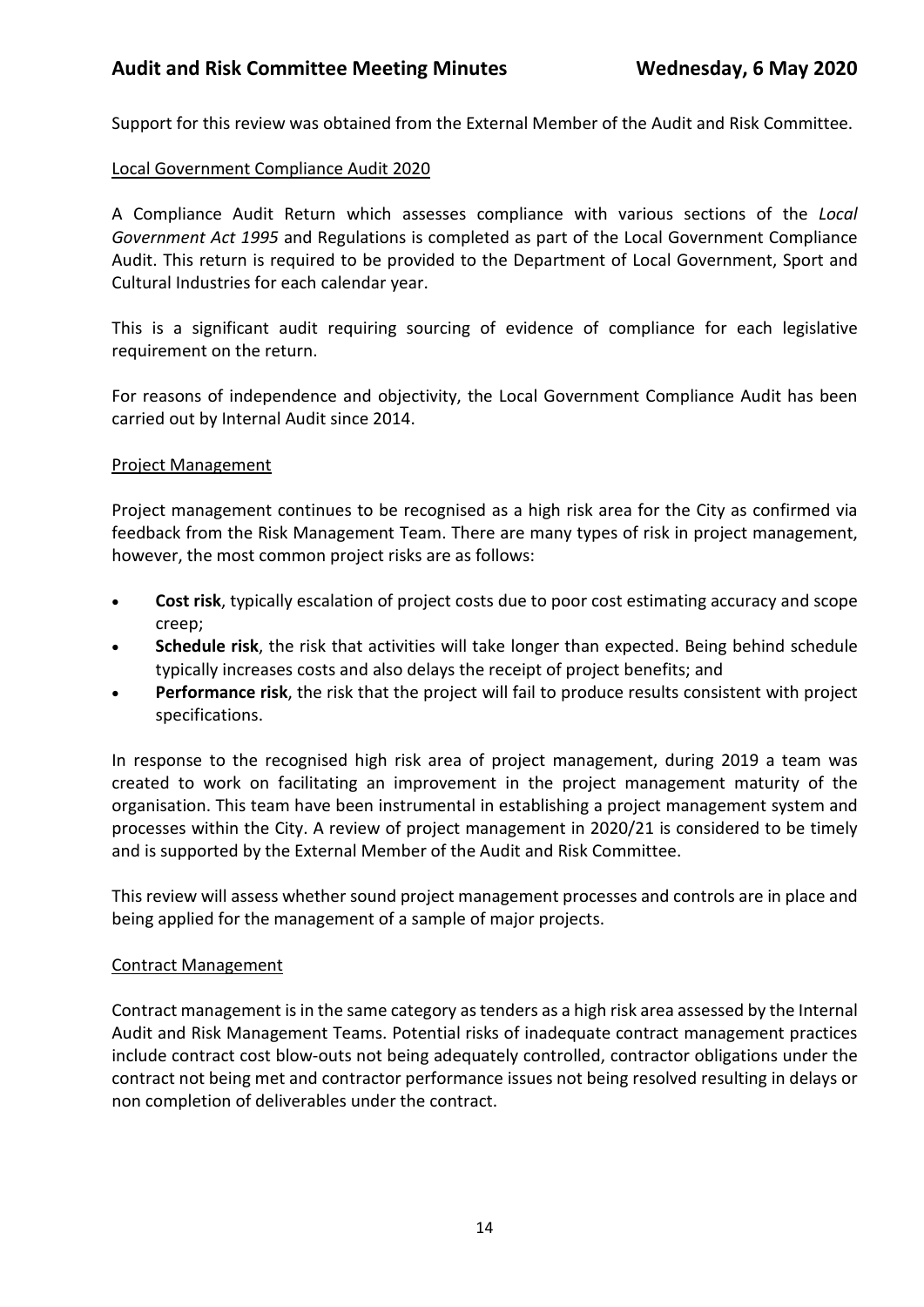This review will examine how effectively the City is managing its contracts after contracts have been awarded. A Procurement Transformation Program is currently being implemented within the City. Assurance is to be obtained on the effectiveness of contract management processes in place as a result of implementation of the abovementioned program.

A review of contract management was scheduled to be undertaken during the 2020/21 financial year as per the three year projection of audits shown within the Internal Audit Plan 2019/20.

#### Data Analytics Review – Accounts Payable

Following the Organisational Capability and Compliance Assessment undertaken between March and May 2017, Deloitte provided the City with results of data analytical testing they carried out on accounts payable and payroll transactions/records using their own data analytics software. The results were reviewed by Internal Audit (as part of the Internal Audit Plan 2017/18) and found to be useful for identifying potential anomalies in these transactions/records which require further investigation.

As a result of the ICT Unit now having in place data analytical software (Microsoft Power BI), an opportunity is available to once again undertake the abovementioned reviews.

Research carried out in developing this Internal Audit Plan 2020/21 has confirmed that data analytical reviews can provide value to organisations and that such reviews should be an area of focus for the internal audit function.

It was identified during the Fraud and Corruption Controls Review July 2019 (carried out by Internal Audit) that the Australian Standard, AS8001-2008 Fraud and Corruption, recommends that data mining (the use of software to identify suspect transactions for investigation into potential fraudulent or corrupt conduct) should be part of an organisation's fraud detection system. Fraud presents a risk to the organisation not only in terms of financial loss but reputational damage as well.

A Data Analytics Review – Accounts Payable was scheduled to be undertaken during the 2020/21 financial year as per the three year projection of audits shown within the Internal Audit Plan 2019/20.

The objective of this review is to obtain evidence to provide assurance that accounts payable transactions are able to be adequately accounted for and valid vendors are recorded on the Finance 1 system.

#### 2021 DRIVES24 (NSW)/VicRoads Security and Access Audits

Refer above 2020 DRIVES24 (NSW)/VicRoads Security and Access Audits for a description of this review.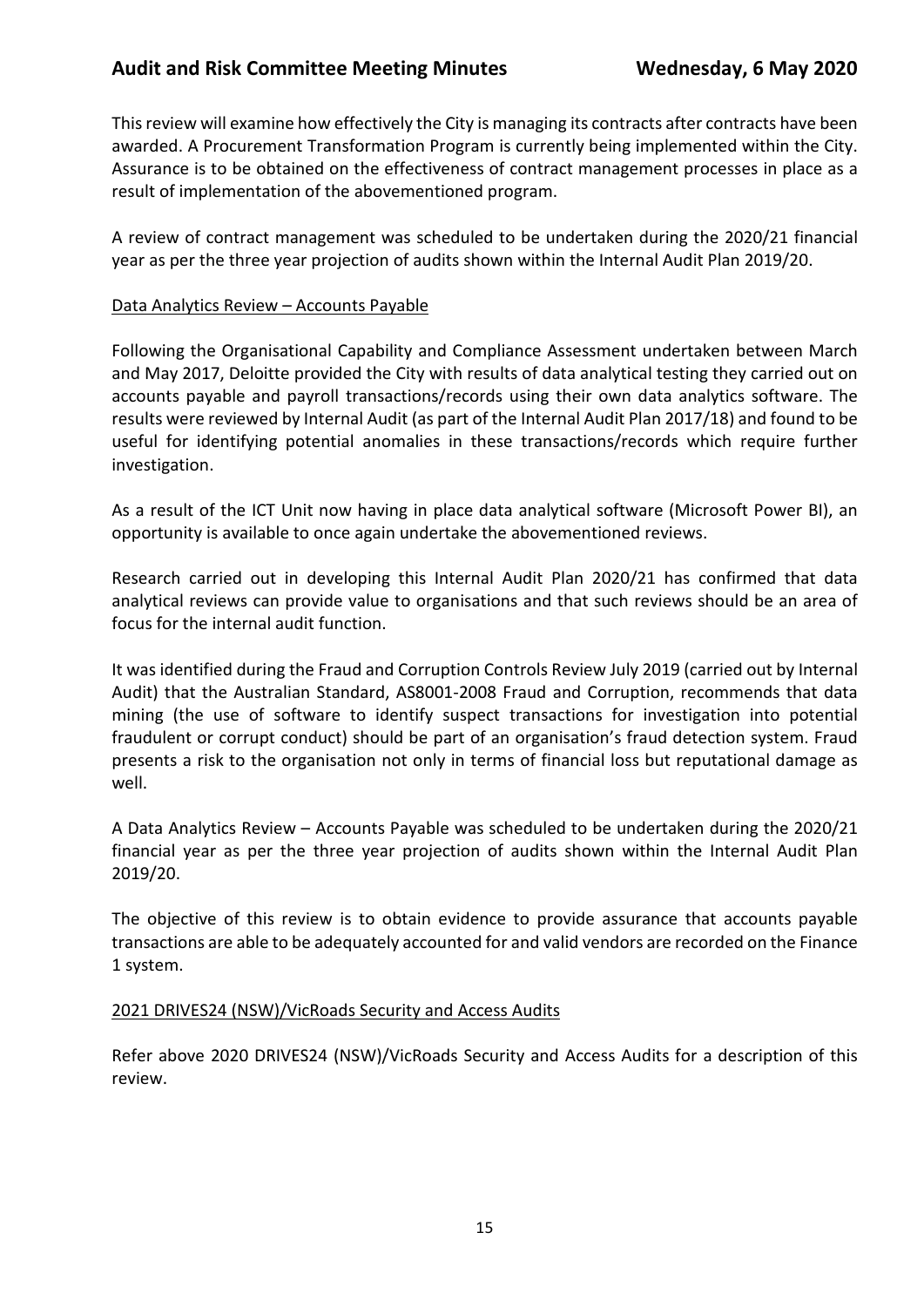### **Internal Audit Activity Table**

An Internal Audit Activity Table is provided within Attachment 8.2B showing internal audits undertaken in the 2017/18, 2018/19 and 2019/20 financial years as well as the proposed audits for the 2020/21, 2021/22 and 2022/23 financial years.

For the 2020/21 financial year, a description of audit areas has been provided in the above section.

Proposed audit areas for the 2021/22 and 2022/23 financial years are summarised below.

#### Statutory/Compliance Audits

- DRIVES24 (NSW)/VicRoads Security and Access Audits; and Local Government Compliance Audit required to be undertaken during each financial year. A description of these audits is provided in the above section.
- Reviews required by legislation to be undertaken every three financial years i.e CEO Review of Systems and Procedures (Regulation 17 of the *Local Government (Audit) Regulations 1996*); and Financial Management Review (Regulation 5(2)(c) of the *Local Government (Financial Management) Regulations 1996*). The CEO Review of Systems and Procedures and Financial Management Review is next scheduled to be undertaken in the 2021/22 financial year and 2022/23 financial year respectively.

#### Risk Based Audits

- Data Analytics Reviews Accounts Payable and Payroll. A description of the Data Analytics Review for Accounts Payable is provided within the above section discussing proposed audits for the Internal Audit Plan 2020/21. Payroll is another major expense area for the City suited to the carrying out of a data analytical review. The objective of the Data Analytics Review for Payroll is to obtain evidence to provide assurance that payroll transactions and records identified from the data analytical testing are valid and able to be adequately accounted for. It was advised by the External Member of the Audit and Risk Committee as well as confirmed via research that data analytical reviews are more effective when they are repeatable. As a result, both the Data Analytics Review for Accounts Payable and Payroll have been scheduled for the 2021/22 and 2022/23 financial years.
- Tenders. Tenders is described as a high risk area for the City in the above section on proposed audits for the Internal Audit Plan 2020/21. As a result of the CEO delegation to approve tenders being increased in June 2018 to a value of up to \$1million, the Audit and Risk Committee has requested that more audits on tenders be undertaken. This audit has therefore been included to be undertaken in both the 2021/22 and 2022/23 financial years.
- Contract Management. Contract Management is described as a high risk area in the above section on proposed audits for the Internal Audit Plan 2020/21. An audit on Contract Management has also been scheduled for the 2022/23 financial year in order to provide assurance on the effectiveness of the City's practices in this high risk area.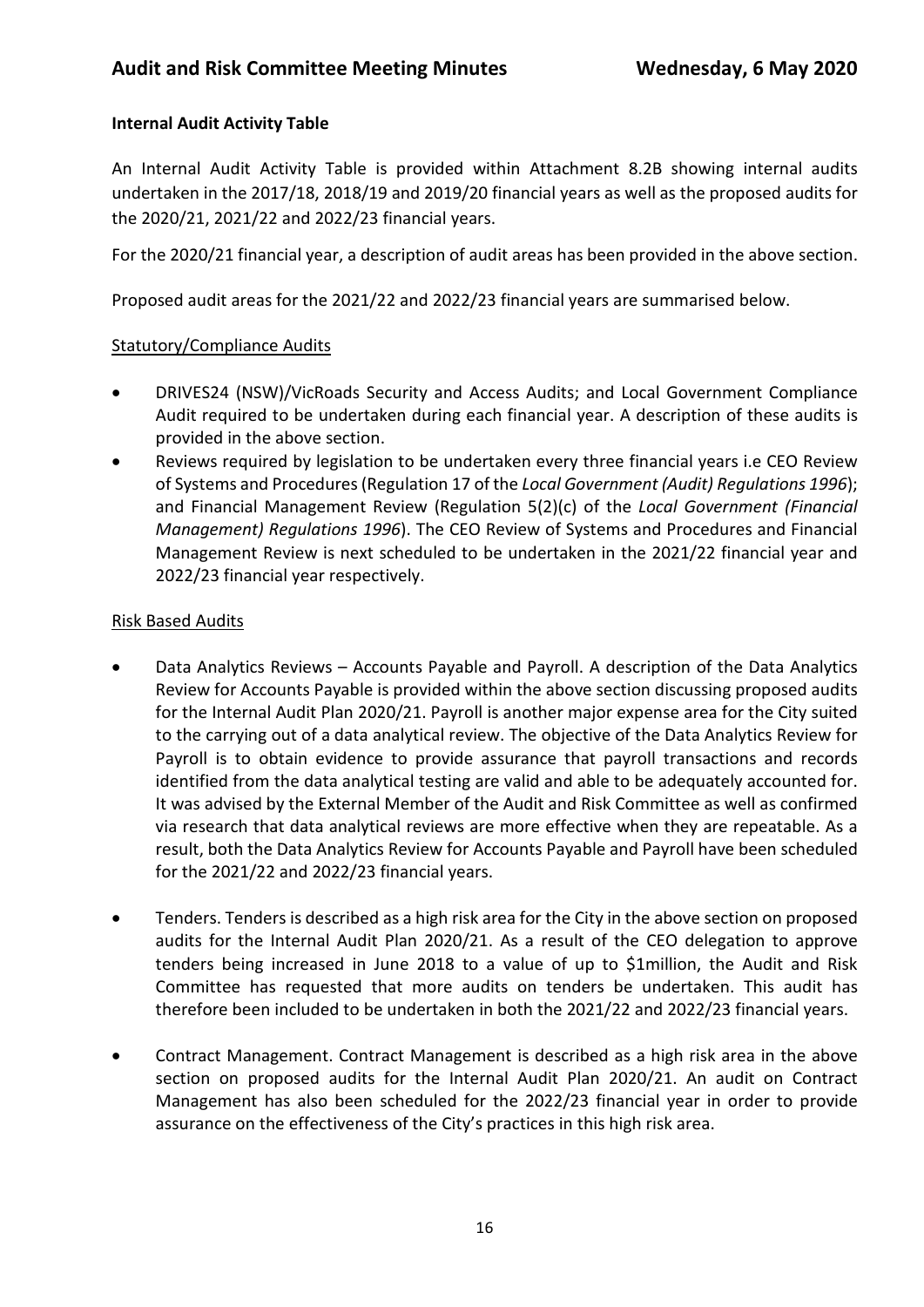- Risk Management. As mentioned on page 2 of this report the City's Risk Management Framework is being restructured. As a result of this restructure, an audit on Risk Management has been proposed by the External Member of the Audit and Risk Committee. The External Member has suggested that this audit take place in the 2021/22 financial year to allow sufficient time for a new framework to be embedded within the organisation. This audit will review and assess the City's new Risk Management Framework, including the identification, assessment, management and reporting of risks.
- Asset Management. Asset Management is considered a current high risk area for the City as determined via feedback from the Risk Management Team. A review of asset management is supported by the External Member of the Audit and Risk Committee. The risks from poor asset management include increased maintenance costs, decreased level of service to the community, increase in safety issues and public liability claims. Although a high risk area the City is making good progress with treatment actions to address a number of risks associated with asset management as demonstrated in the latest Risk Management Quarterly Update Report (November 2019). A review of the adequacy of relevant processes including asset data collection and recording, asset planning and maintenance as well as reporting on asset management is to be undertaken. This audit is scheduled for the 2022/23 financial year.

## **Stakeholder engagement**

The following stakeholders were engaged in relation to this report:

- Corporate Strategy and Risk Advisor;
- Chief Executive Officer;
- External Member of the Audit and Risk Committee;
- Strategic Procurement Lead;
- Alliance Manager Information and Communications Technology (ICT) Services;
- Coordinator ICT (Analytics and Insights);
- Coordinator ICT (Technology Infrastructure);
- Coordinator ICT (Business Systems); and
- Supervisor, Legal Compliance & Infringement Services.

### **Strategic alignment**

#### Strategic Community Plan

This item addresses the community's vision for the future and specifically the following Aspiration and Strategic Objective(s) contained in the Strategic Community Plan 2019 – 2029:

| <b>Aspiration:</b>          | Performance                                                                                                                                                                                          |
|-----------------------------|------------------------------------------------------------------------------------------------------------------------------------------------------------------------------------------------------|
| <b>Strategic Objective:</b> | 5.5 A financial business model underpinned by a culture of cost<br>management, best value and strategic financial analysis that is subject<br>to ongoing oversight, transparency and accountability. |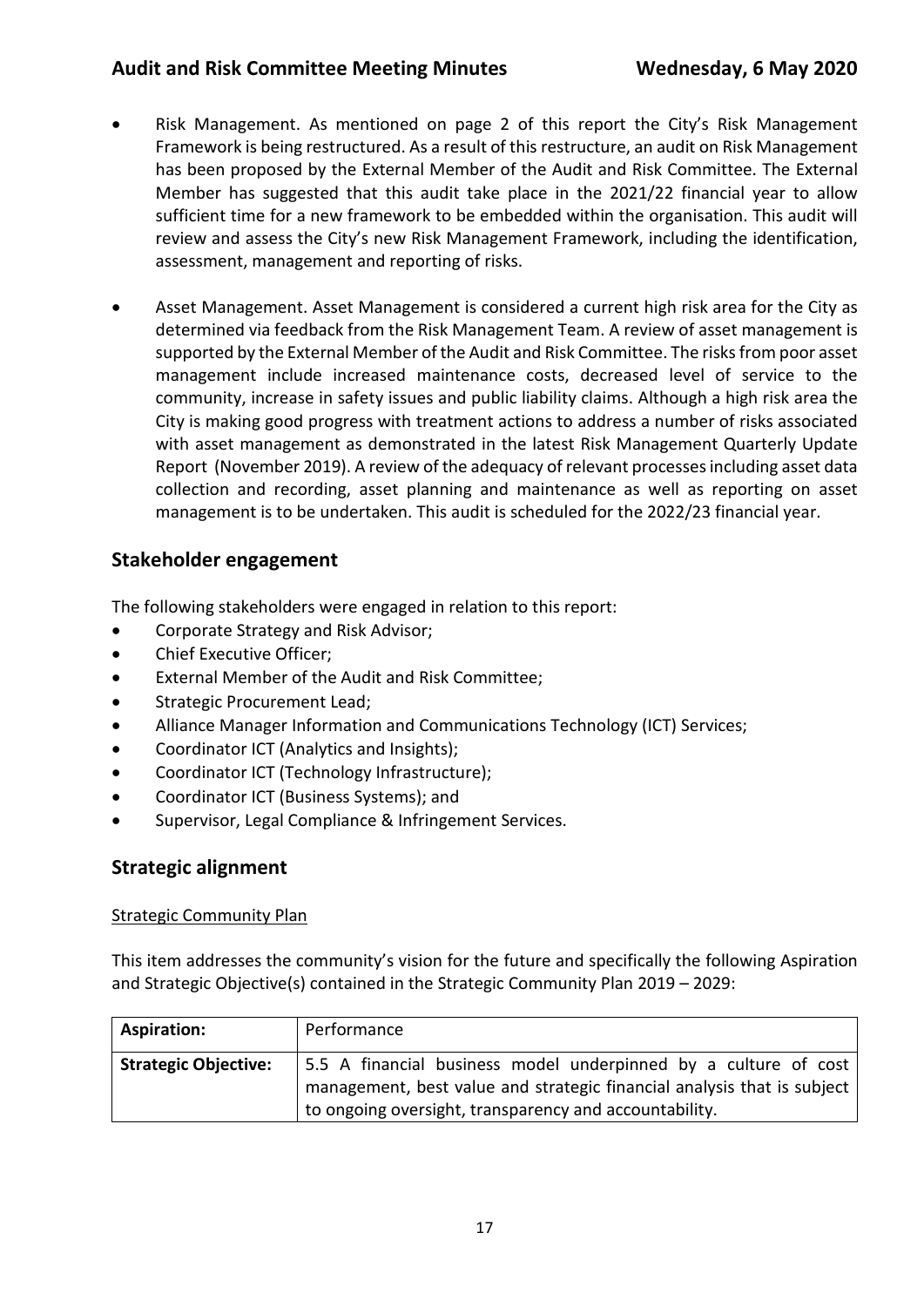### **Legal and statutory implications**

Under Regulation 17 of the *Local Government (Audit) Regulations 1996* the CEO is to review certain systems and procedures including risk management, internal controls and legislative compliance.

#### Connection with mandates in the *City of Perth Act 2016*

8(1)(a) - to provide for the good government of persons in the City of Perth, including residents, ratepayers and visitors

#### **Risk implications**

| <b>Impact of decision</b> |      |  |
|---------------------------|------|--|
| Organisation              | High |  |
| Community                 | Low  |  |

The audits within the Internal Audit Plan 2020/21 Attachment 8.2A as well as proposed audits for the 2021/22 and 2022/23 financial years Attachment 8.2B have been selected based on a risk based approach with a focus on considered high risk areas of the City.

### **Approval implications**

If Council does not adopt the recommendation of this report there will be no formal acceptance of the Internal Audit Plan 2020/21.

### **Financial implications**

There are no financial implications related to this report.

### **Policy references**

19.1 – Risk Management

#### **Comments**

It should be noted that the City of Perth Internal Audit Plan is flexible in that it may be updated during the financial year to cater for new risks or changing audit priorities.

The outcomes of the City of Perth Panel Inquiry may also emerge as a determinant of audit areas within Internal Audit Plans.

Cooperation and assistance received a number of staff in the development of the Internal Audit Plan is appreciated.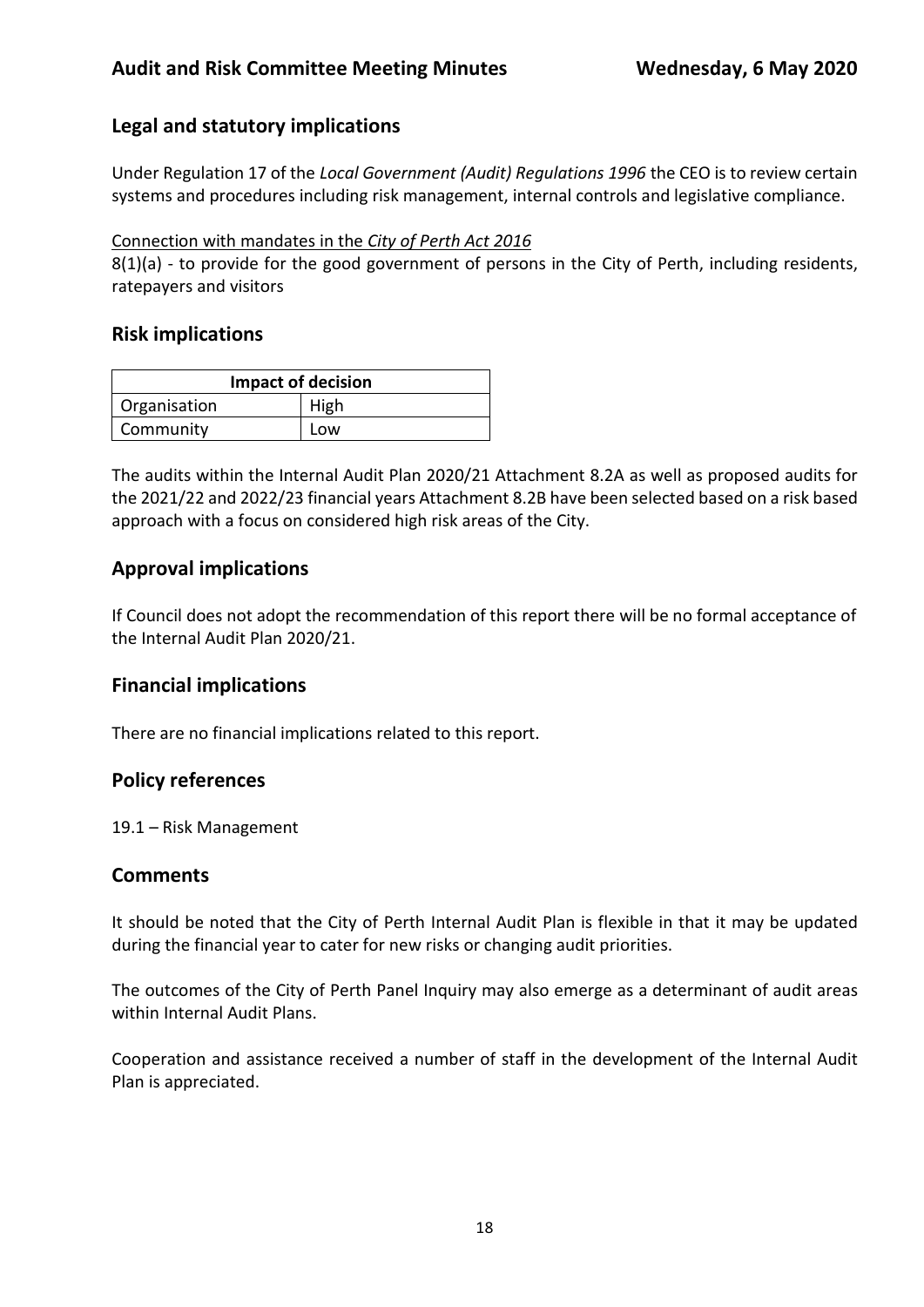## **Officer and Committee Recommendation**

**Moved:** Mr Maurich **Seconded:** Commissioner McMath

That Council APPROVES the City of Perth Internal Audit Plan 2020/21 as per Attachment 8.2A.

**CARRIED 2 / 0**

**For:**  Commissioner McMath Mr Maurich

**Against:** 

Nil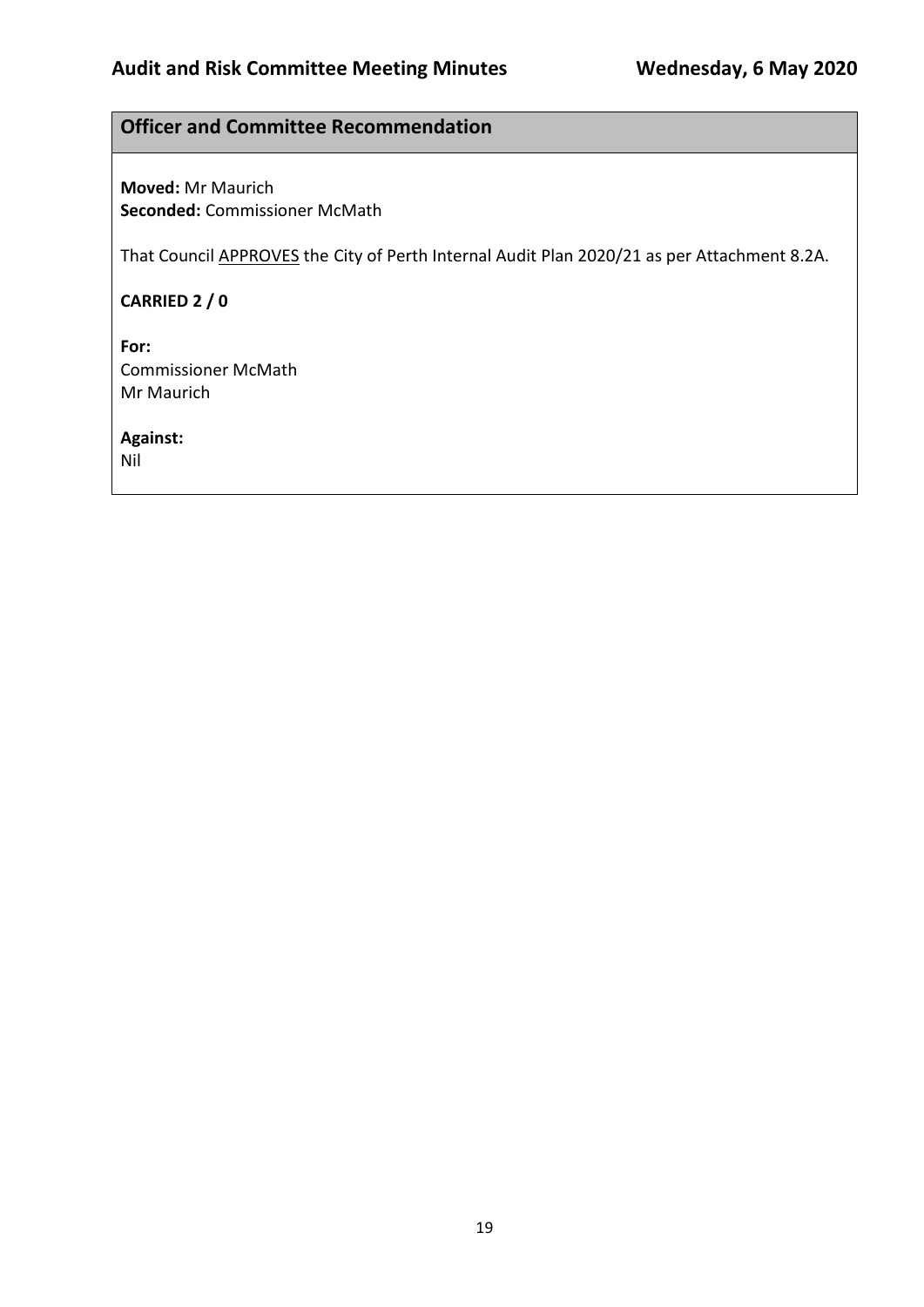## **8.3 – Outstanding Audit Recommendations – April 2020**

| <b>File reference</b>                       | P1026043-2                                                                                                                                                                      |
|---------------------------------------------|---------------------------------------------------------------------------------------------------------------------------------------------------------------------------------|
| <b>Report author</b>                        | Mario Cheldi, Internal Auditor                                                                                                                                                  |
| <b>Other contributors</b>                   | Niloha Mendoza, Assistant Internal Auditor                                                                                                                                      |
| Reporting service unit and alliance         | Internal Audit, Chief Executive Officer                                                                                                                                         |
| <b>Report author disclosure of interest</b> | Nil                                                                                                                                                                             |
| Date of report                              | 17 April 2020                                                                                                                                                                   |
| Nature of Council's role                    | Information and Executive                                                                                                                                                       |
| <b>Voting requirement</b>                   | Simple Majority                                                                                                                                                                 |
| Attachment/s                                | Attachment 8.3A – Status of the implementation of<br>internal audit and other report recommendations as<br>at 17 April 2020<br>Attachment 8.3B – Risk and Audit Response Matrix |

### **Purpose**

Provide a summary on the status of implementation of outstanding audit recommendations as at 17 April 2020 to the Audit and Risk Committee.

## **Background**

This report is a standard item on the agenda for the Audit and Risk Committee meeting. It provides a status of implementation of outstanding audit recommendations from prior audits carried out by the Internal Audit Team or by external parties.

### Risk and Audit Response Matrix

A Risk and Audit Response Matrix was approved by the Audit and Risk Committee at their meeting held on 20 May 2019. The Matrix Attachment 8.3B includes guidelines in relation to addressing risk and audit items. Based on the risk rating assigned to these items, the Matrix provides a timeframe for management to implement an action plan to address the items arising from the risk and audit reviews carried out.

The report on the Risk and Audit Response Matrix as presented at the 20 May 2019 Audit and Risk Committee meeting states "Following approval, the Risk Management and Internal Audit Teams will apply the requirements of the Matrix to all risks and internal audits reported to the Committee from August 2019".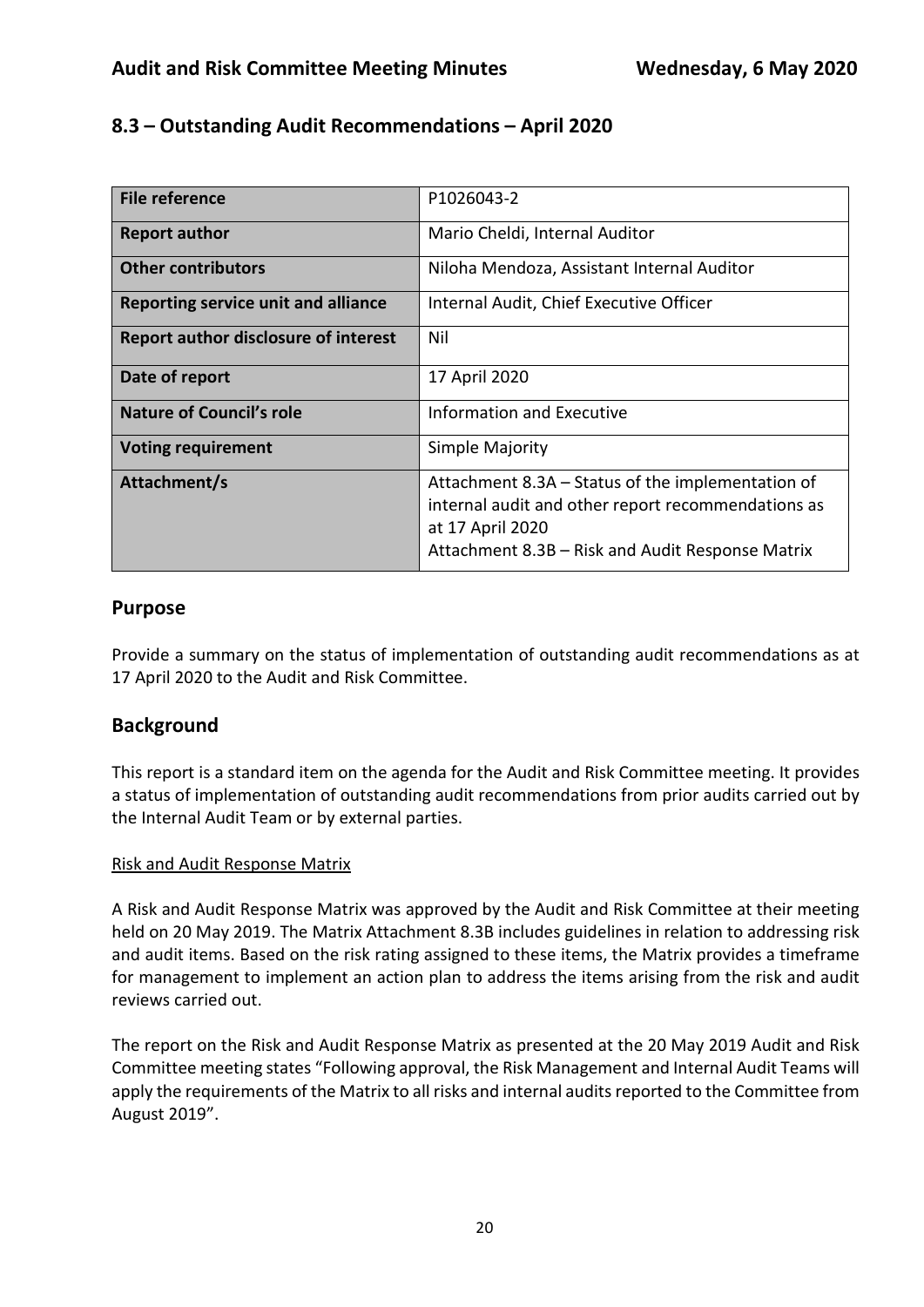## **Details**

The status of implementation of outstanding audit recommendations (as at 17 April 2020) from prior audits carried out is shown within Attachment 8.3A.

A summary of this status is provided in the table below.

|       | Behind schedule |  |
|-------|-----------------|--|
|       | On track        |  |
|       | Completed       |  |
| Total |                 |  |

#### Extended timeframes for outstanding audit recommendations

In relation to the twelve "behind schedule" outstanding audit recommendations (refer above table), staff responsible for implementation of actions to address these recommendations are seeking acceptance from the Audit and Risk Committee of an extended completion date, refer to Attachment 8.3A for details.

### **Stakeholder engagement**

Engagement with internal stakeholders as listed within Attachment 8.3A was undertaken in relation to this report.

### **Strategic alignment**

#### Strategic Community Plan

This item addresses the community's vision for the future and specifically the following Aspiration and Strategic Objective(s) contained in the Strategic Community Plan 2019 – 2029:

| <b>Aspiration:</b>          | Performance                                                             |
|-----------------------------|-------------------------------------------------------------------------|
| <b>Strategic Objective:</b> | 5.5 A financial business model underpinned by a culture of cost         |
|                             | management, best value and strategic financial analysis that is subject |
|                             | to ongoing oversight, transparency and accountability.                  |
|                             | 5.6 Decision-making that is ethical, informed and inclusive.            |
|                             | 5.7 Asset management, community services and major projects all         |
|                             | guided by strategies that are inclusive, transparent, contemporary and  |
|                             | intrinsically linked to the community's strategic vision.               |

This report facilitates the monitoring of implementation of outstanding audit recommendations which may contribute towards the abovementioned strategic objectives.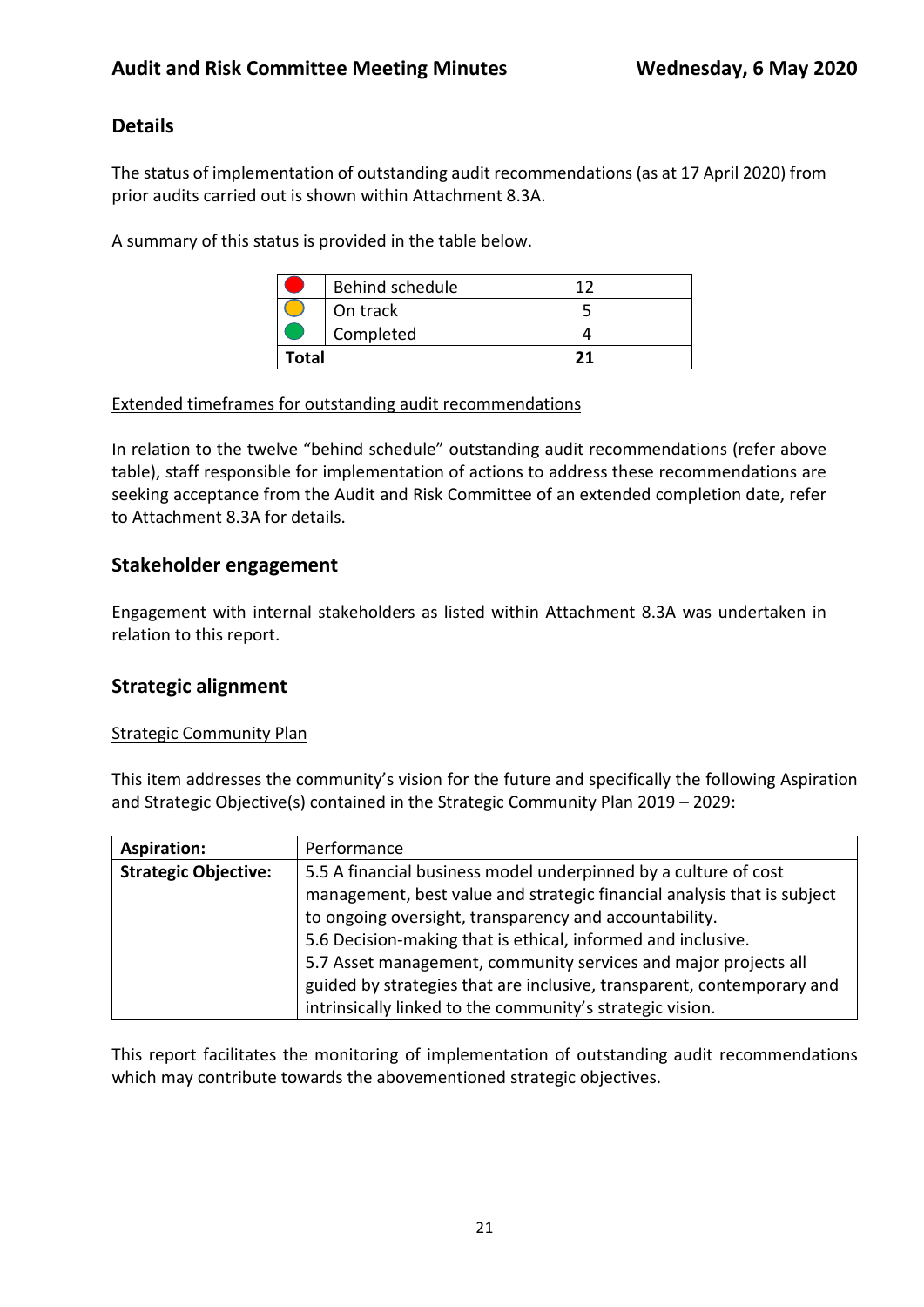## **Legal and statutory implications**

The Audit and Risk Committee is to oversee the implementation of any action that Council has accepted should be taken following receipt of an audit report (Regulation 16 of the *Local Government (Audit) Regulations 1996*).

#### Connection with mandates in the *City of Perth Act 2016*

8(1)(a) - to provide for the good government of persons in the City of Perth, including residents, ratepayers and visitors

### **Risk implications**

| <b>Impact of decision</b> |      |  |
|---------------------------|------|--|
| Organisation              | High |  |
| Community                 | Low  |  |

The outstanding audit recommendations within Attachment 8.3A have been risk rated by the Internal Audit Team in accordance with the City's Risk Assessment Matrix.

## **Approval implications**

This report is submitted to the Audit and Risk Committee for information as well as seeking the acceptance of extended timeframes for outstanding audit recommendations as described above. If the Committee does not adopt the officer recommendation, there will be a lack of formal accountability within the organisation for addressing the outstanding audit recommendations.

## **Financial implications**

There are no financial implications related to this report.

## **Policy references**

19.1 – Risk Management

## **Comments**

Provision of this report facilitates the monitoring of implementation of actions to address the outstanding audit recommendations from prior audits carried out.

The format of Attachment 8.3A (Status of the implementation of internal audit and other report recommendations as at 17 April 2020) has been based on an Australian National Audit Office template used for the follow up of outstanding audit recommendations.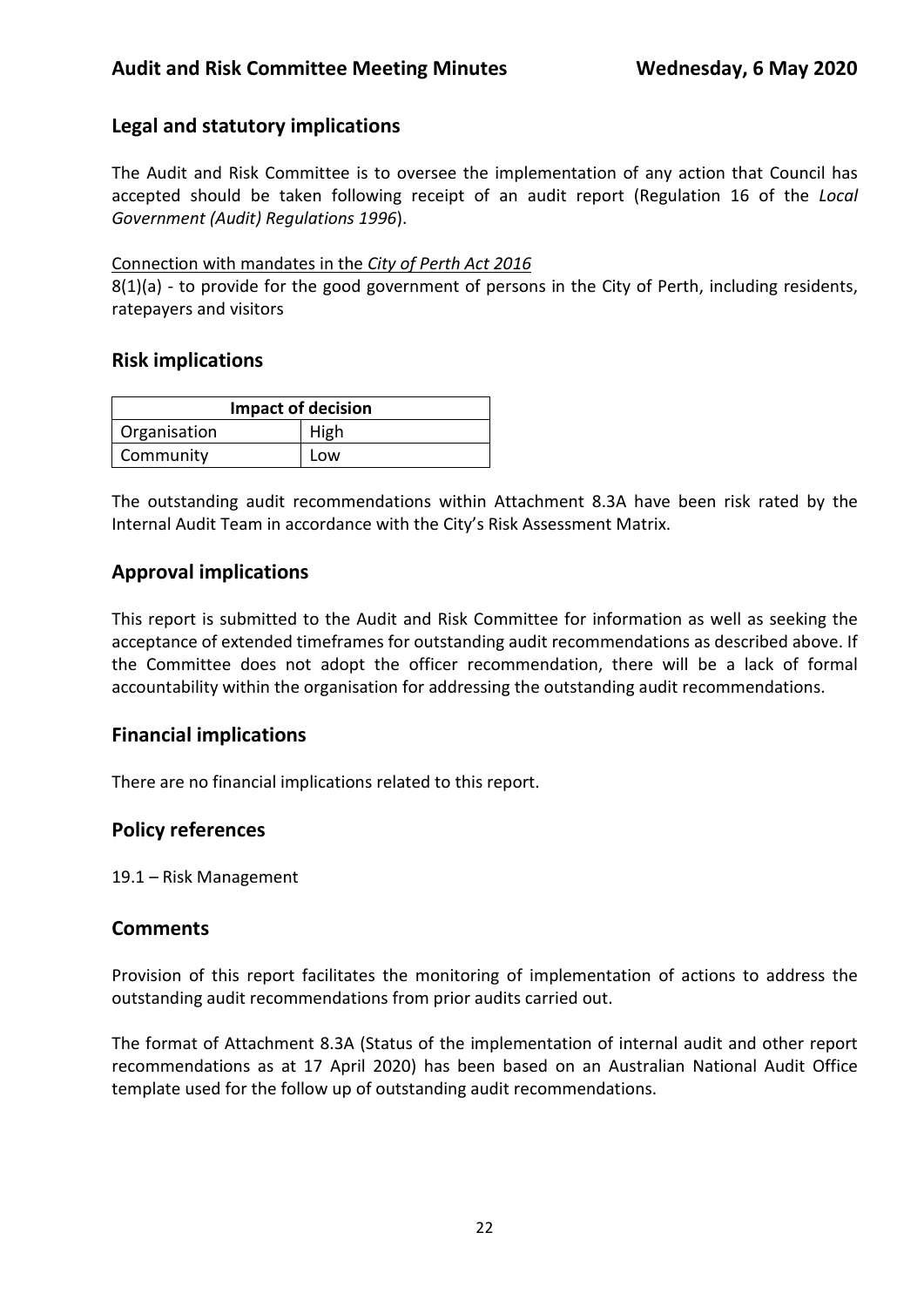## **Officer and Committee Recommendation**

**Moved:** Mr Maurich **Seconded:** Commissioner McMath

That the Audit and Risk Committee RECEIVES the report Outstanding Audit – April 2020 and accepts the extended timeframes for completion of action to address the outstanding audit recommendations.

**CARRIED 2 / 0**

**For:**  Commissioner McMath Mr Maurich

**Against:** 

Nil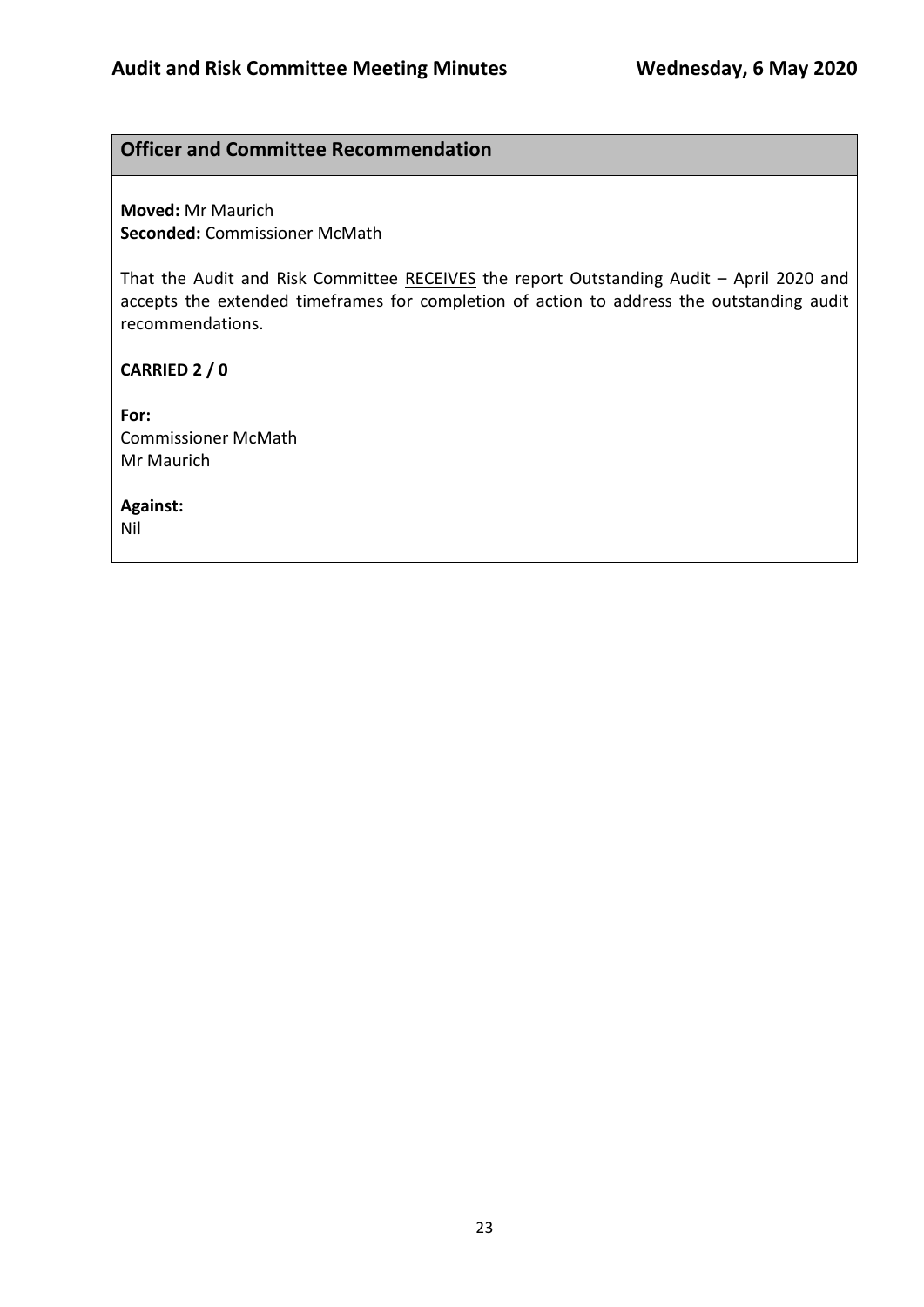# **8.4 – Internal Audit Plan 2019/20 - Payment Vouchers Review April 2020**

| <b>File reference</b>                       | P1026043-2                                       |
|---------------------------------------------|--------------------------------------------------|
|                                             |                                                  |
| <b>Report author</b>                        | Niloha Mendoza, Assistant Internal Auditor       |
|                                             |                                                  |
| <b>Other contributors</b>                   | Mario Cheldi, Internal Auditor                   |
|                                             |                                                  |
| <b>Reporting Service Unit and Alliance</b>  | Internal Audit, Chief Executive Officer          |
|                                             |                                                  |
| <b>Report author disclosure of interest</b> | Nil                                              |
|                                             |                                                  |
| Date of report                              | 22 April 2020                                    |
|                                             |                                                  |
| <b>Nature of Council's role</b>             | Executive                                        |
|                                             |                                                  |
| <b>Voting requirement</b>                   | Simple Majority                                  |
|                                             |                                                  |
| Attachment/s                                | Attachment 8.4A - Payment Vouchers Review Report |
|                                             |                                                  |

#### **Purpose**

For Council to approve of the Payment Vouchers Review April 2020 completed in accordance with the Internal Audit Plan 2019/20.

### **Background**

A Payment Vouchers Review has been included within the Internal Audit Plan 2019/20. This plan was approved by the Audit and Risk Committee and Council in May 2019.

In accordance with the abovementioned plan, this review was completed over the March/April 2020 period.

### **Details**

The results of this review are detailed in Attachment 8.4A.

### **Stakeholder engagement**

The following internal stakeholders were engaged in relation to this report:

- Manager Finance;
- Senior Financial Accountant;
- Senior Management Accountant;
- Accounts Payable Officer;
- Records Team;
- Senior Rates Coordinator; and
- Human Resources Learning and Development Team.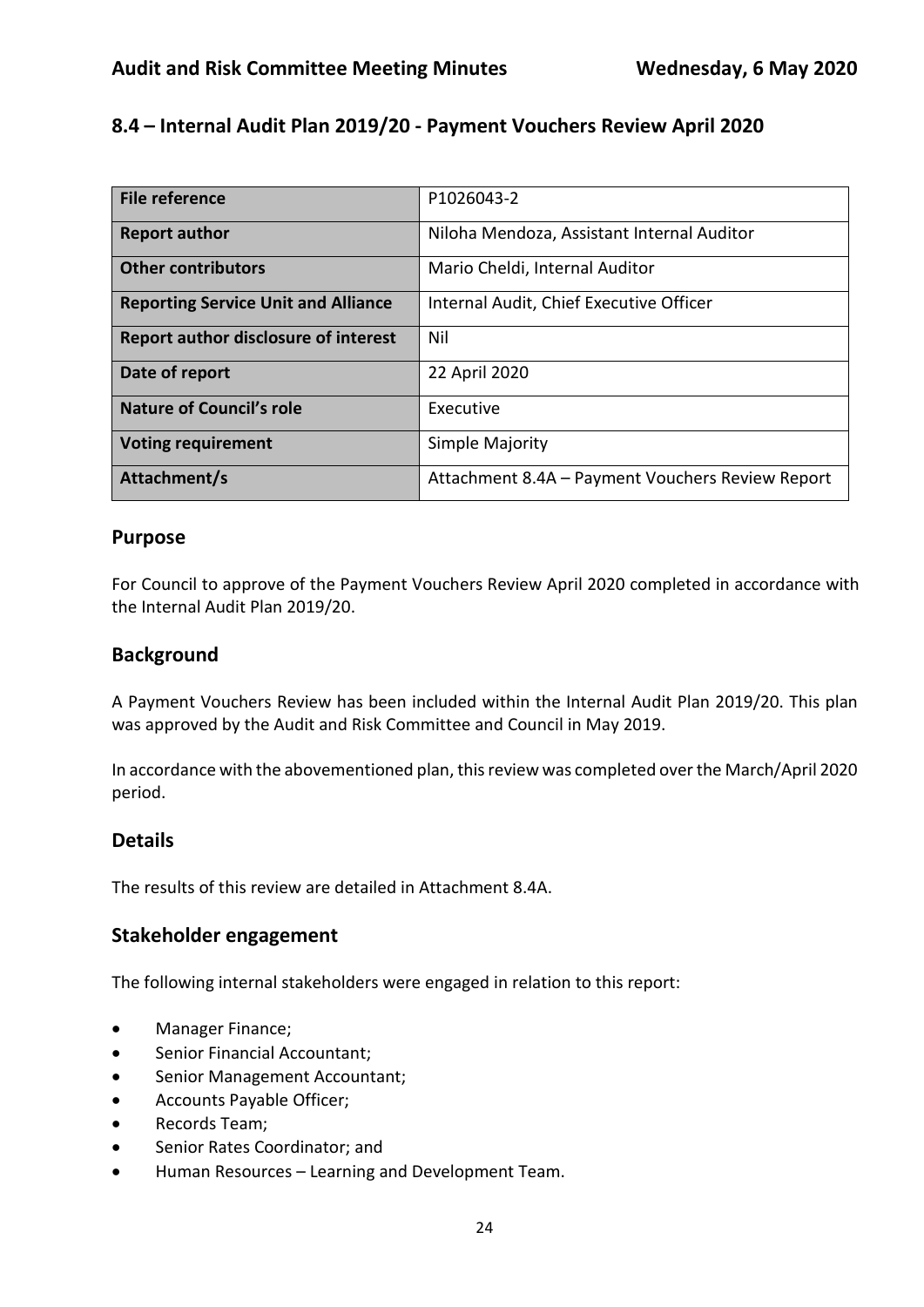## **Strategic alignment**

#### **Strategic Community Plan**

This item addresses the community's vision for the future and specifically the following Aspiration and Strategic Objective(s) contained in the Strategic Community Plan 2019 – 2029:

| <b>Aspiration:</b>          | Performance                                                                                                                                |
|-----------------------------|--------------------------------------------------------------------------------------------------------------------------------------------|
| <b>Strategic Objective:</b> | 5.5 A financial business model underpinned by a culture of cost<br>management, best value and strategic financial analysis that is subject |
|                             | to ongoing oversight, transparency and accountability.                                                                                     |

### **Legal and statutory implications**

Under Regulation 17 of the *Local Government (Audit) Regulations 1996* the CEO is to review certain systems and procedures including risk management, internal controls and legislative compliance.

#### Connection with mandates in the *City of Perth Act 2016*

8(1)(a) - to provide for the good government of persons in the City of Perth, including residents, ratepayers and visitors

#### **Risk implications**

| <b>Impact of decision</b> |        |  |
|---------------------------|--------|--|
| Organisation              | Medium |  |
| Community                 | Low    |  |

| <b>Risk domain</b>           | Consequence   | Likelihood | <b>Risk rating</b> |
|------------------------------|---------------|------------|--------------------|
| Financial                    | Minor         | Likely     | Medium             |
| Legal and                    | Insignificant | Unlikely   | Low                |
| Regulatory/Ethical           |               |            |                    |
| Reputation and               | Insignificant | Rare       | Low                |
| <b>External Stakeholders</b> |               |            |                    |
| Service                      | Insignificant | Rare       | Low                |
| Delivery/Strategic           |               |            |                    |
| Objectives                   |               |            |                    |

The findings of this Payments Vouchers Review within Attachment 8.4A have been risk rated by the Internal Audit Team in accordance with the City's Risk Assessment Matrix.

### **Approval implications**

If Council does not approve this report, there will be no formal acceptance of the Payment Vouchers Review completed in accordance with the Internal Audit Plan 2019/20 and the recommendations to improve controls as contained within the report of this review.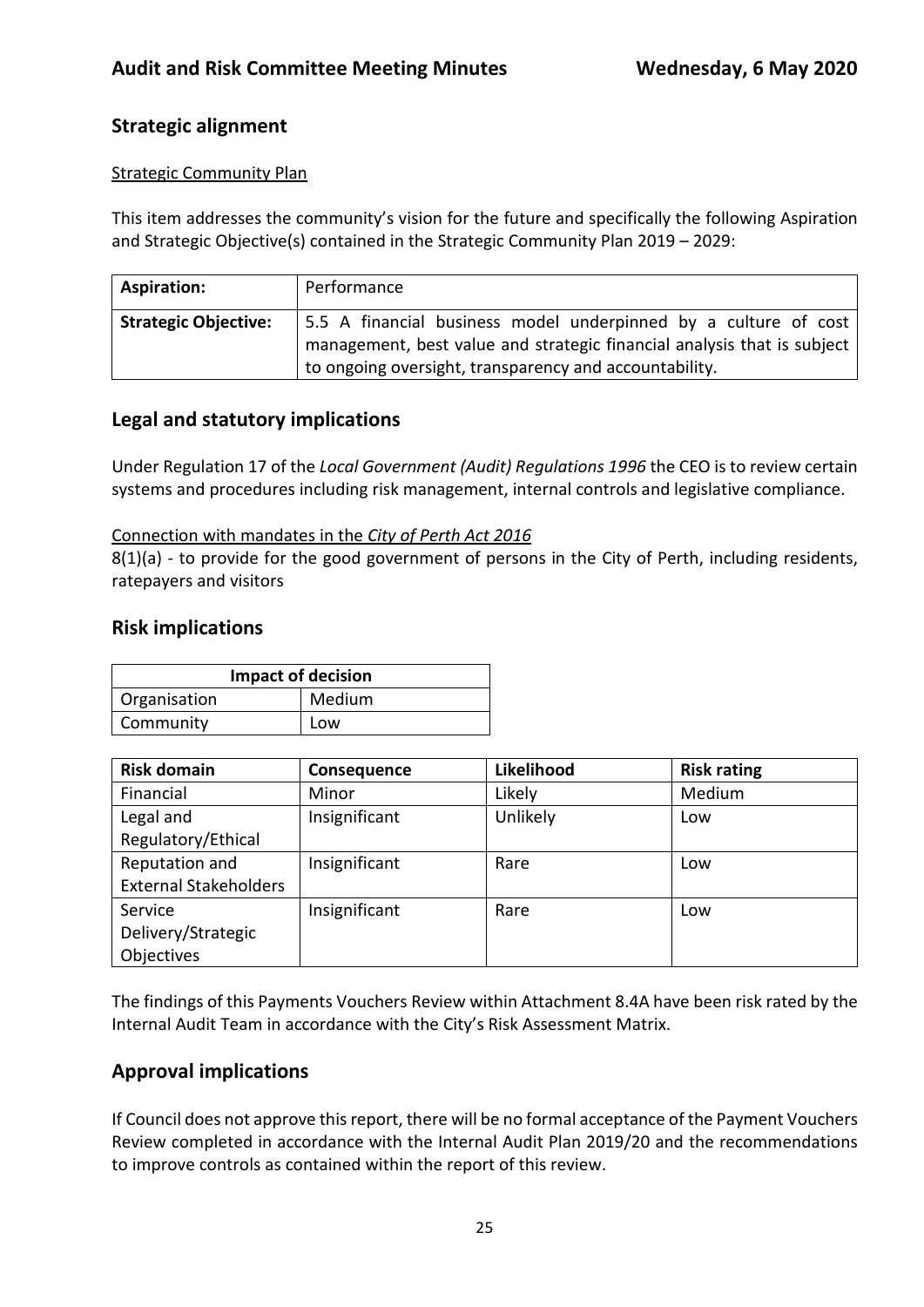## **Financial implications**

There are no financial implications related to this report.

#### **Policy references**

19.1 – Risk Management

#### **Comments**

The cooperation and assistance received from various staff members to enable the completion of this review is appreciated.

#### **Officer and Committee Recommendation**

**Moved:** Mr Maurich **Seconded:** Commissioner McMath

That Council APPROVES the Payment Vouchers Review April 2020 completed as part of the Internal Audit Plan 2019/20.

**CARRIED 2 / 0**

**For:**  Commissioner McMath Mr Maurich

**Against:**  Nil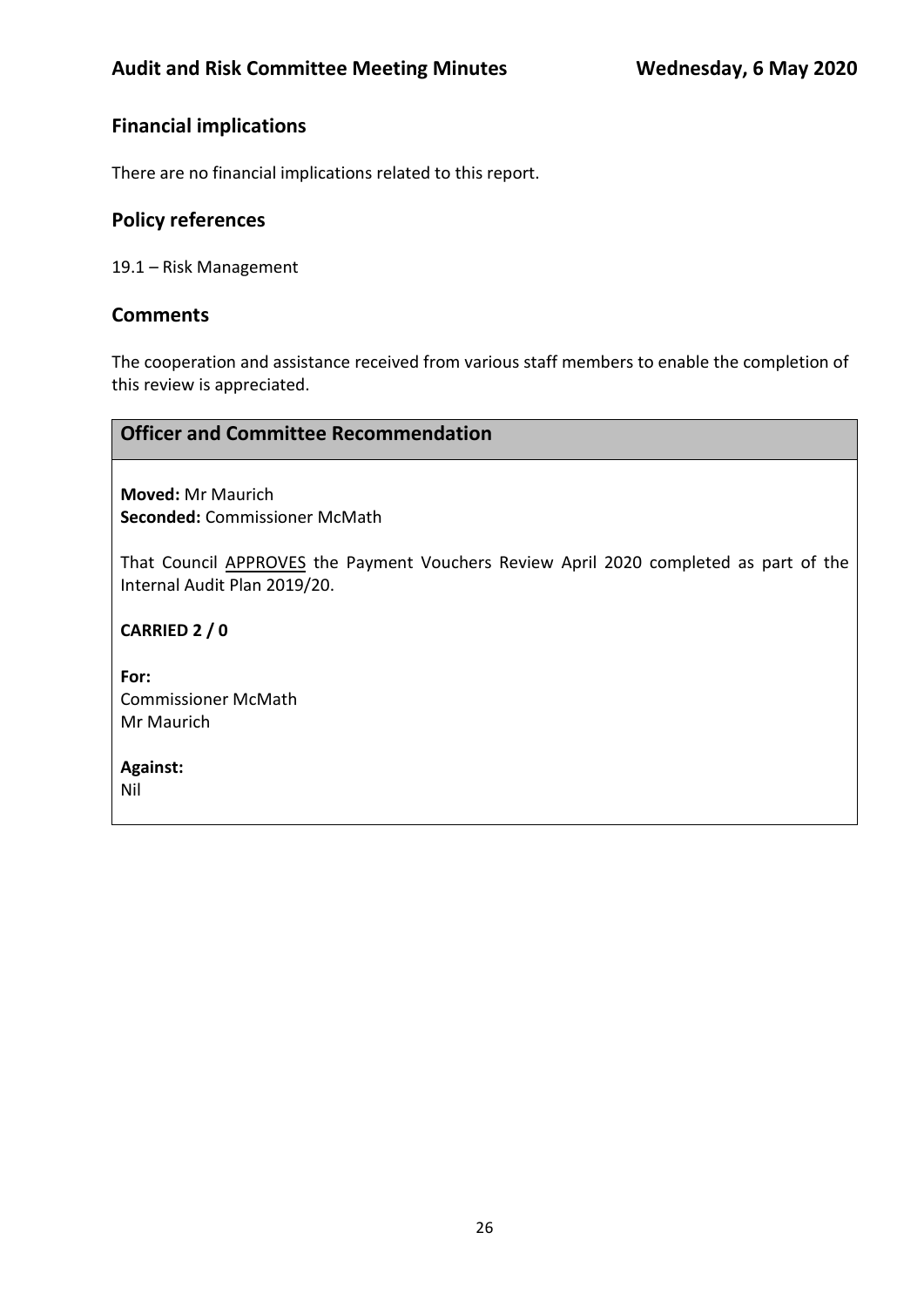## **8.5 – Risk Management Quarterly Report – May 2020**

| <b>File reference</b>                       | P1013822-3                                                                                                                                                                                                                                                                                                                                                                                   |
|---------------------------------------------|----------------------------------------------------------------------------------------------------------------------------------------------------------------------------------------------------------------------------------------------------------------------------------------------------------------------------------------------------------------------------------------------|
| <b>Report author</b>                        | Chris Noble, Corporate Strategy and Risk Advisor                                                                                                                                                                                                                                                                                                                                             |
| <b>Other contributors</b>                   | Tess Jackson, Risk and Business Continuity Officer<br>Mario Cheldi, Internal Auditor                                                                                                                                                                                                                                                                                                         |
| <b>Reporting Service Unit and Alliance</b>  | Strategy and Risk, Chief Executive Officer                                                                                                                                                                                                                                                                                                                                                   |
| <b>Report author disclosure of interest</b> | Nil                                                                                                                                                                                                                                                                                                                                                                                          |
| Date of report                              | 23 April 2020                                                                                                                                                                                                                                                                                                                                                                                |
| <b>Nature of Council's role</b>             | Executive                                                                                                                                                                                                                                                                                                                                                                                    |
| <b>Voting requirement</b>                   | Simple Majority                                                                                                                                                                                                                                                                                                                                                                              |
| Attachment/s                                | Attachment 8.5A - Extreme and High Risk - Summary<br>Report<br>Attachment 8.5B - Extreme and High Risk - Treatment<br><b>Action Status</b><br>Confidential Attachment 8.5C - Extreme and High Risk<br>- Confidential Treatment Action Status<br>Confidential attachments are distributed to Committee<br>Members under separate cover<br>Attachment 8.5D - Risk Control Assurance Scorecards |

## **Purpose**

This report provides an update to the Audit and Risk Committee on the City's operational and strategic risk profile.

## **Background**

This update report is a standard item for the Audit and Risk Committee meeting and is provided to facilitate appropriate and independent oversight to the management and control of the City's risk management processes.

The City's approach to the reporting and management of risks has been reviewed and overhauled over the past three months with the following key outcomes:

- City of Perth consolidated risk register (in Excel) which contains the majority of the City's Strategic and Operational risks. The register allows for filters to search for risks by owner and by risk rating;
	- o *There are still some of the risks from the list that was handed over at the end of 2019, that are under review. These will be added to the Risk Register as the review of each is finalised, if appropriate.*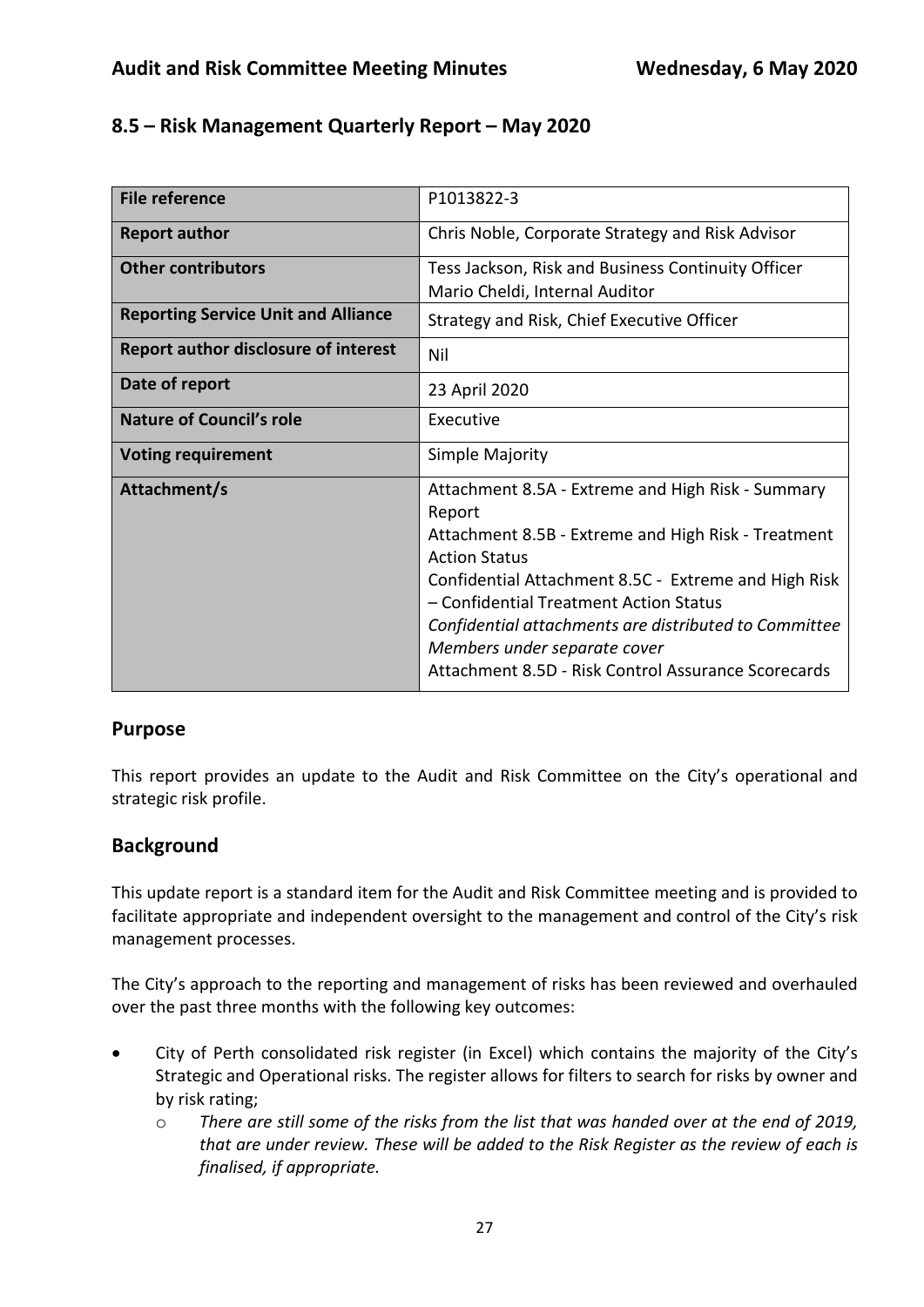- Compliance, Audit and Risk (CGR) software has been formatted to meet the City's requirements and will be populated with the current risk register data as soon as the chart of Accounts has been integrated into HRIS;
	- o *The same CGR software can be applied for OSH, Audit and Compliance outcomes reporting and tracking, as soon as it has been launched*
- Completed a review of all risk ratings and associated actions to achieve a more consistent and updated approach;
- Established a process for the regular update of risks and risk actions by the risk owners;
- Better integration of Risk Management into the City's Operations through the Service Unit Planning process, a dedicated intranet page for risk management and regular follow-up with key staff on their risk mitigation actions; and
- Initiated a control assurance process, which is actioned by the Internal Audit team that focusses on assessing controls that have been identified to mitigate risks.

Apart from the outcomes listed, there is still room for improvement regarding the level of integration between risk management and the auditing process. This will be addressed over the next period.

A review of the risk acceptance criteria will also be done over the next period and incorporated into a proposed updated Risk Management Framework, which is expected to be with the Audit and Risk Committee for approval at the next meeting.

## **Details**

The risk management update is segmented into four areas of focus:

- **Profile Summary** an overview (as of report close off) of the City's risk profile (in the body of this document);
- **Extreme/High Risk Summary** a summary of the City's extreme and high risk areas (Attachment 8.5A);
- **Treatment Action Status**  a summary of progress made towards delivering agreed treatment actions for extreme and high risks (Attachment 8.5B and 8.5C); and
- **Risk Control Assurance** a scorecard summary of the risks that have undergone a control assurance process during the reporting period (since the last Audit and Risk Committee update report – Attachment 8.5D).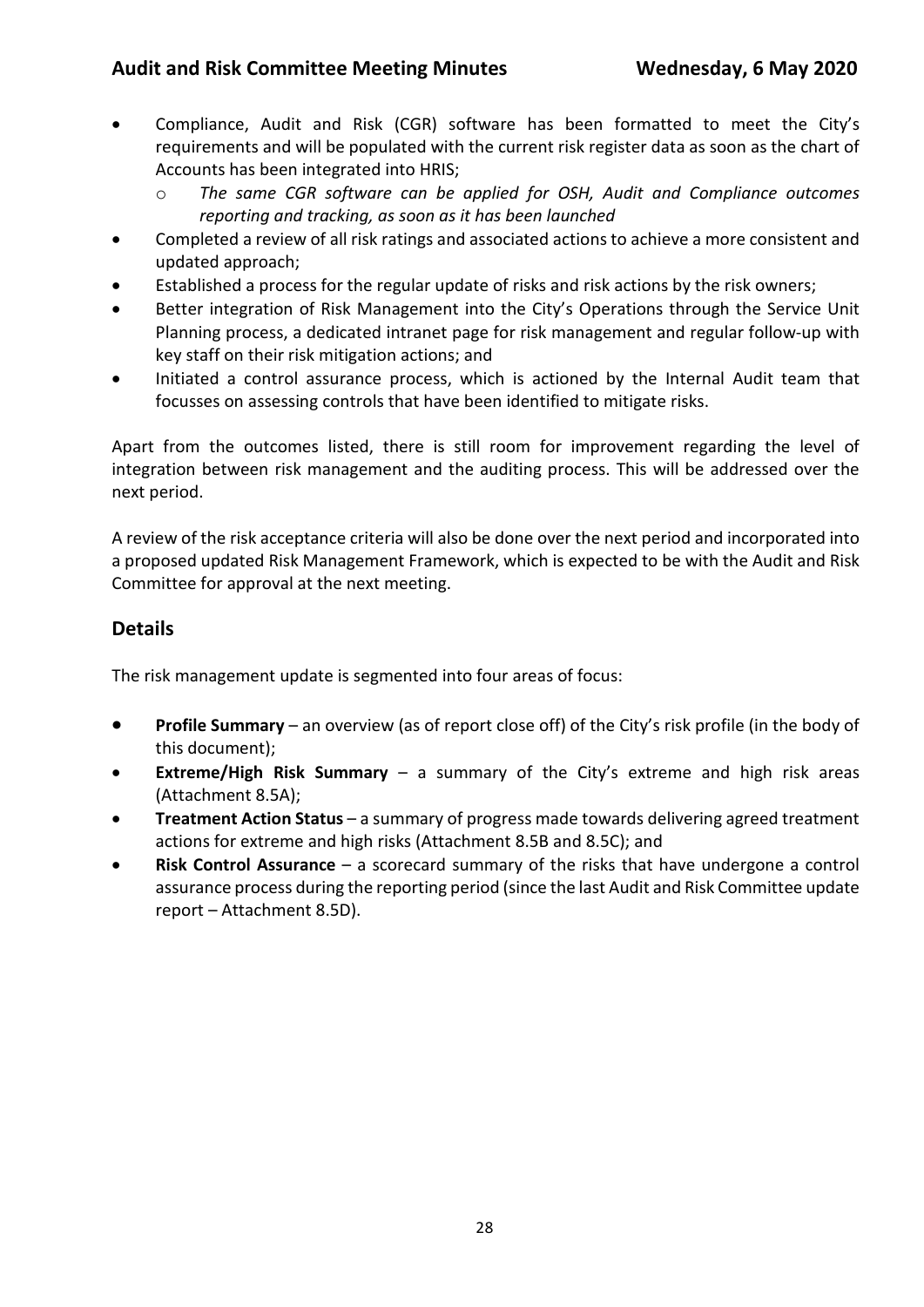### *Profile Summary*

The City has 86 risks within its risk profile, which is made up of seven strategic and 79 operational risks registered. The strategic risks are owned and reported on by the Executive Leadership Team, with the operational risks owned, treated and reported by Alliance Managers. The summary of the City's Risk Profile shown below.



| Total Risks by Rating | <b>Extreme</b> | 1  |
|-----------------------|----------------|----|
|                       | <b>High</b>    | 15 |
|                       | <b>Medium</b>  | 59 |
|                       | Low            | 11 |

\*New or unrated risks not included in the risk register until full assessment is complete with risk owner agreement.

There have been three additional risks identified and assessed since the last risk management update and ten risks downgraded:

Additional Risks Identified:

| <b>Risk Name</b> | <b>Risk Description</b>                                  | <b>Existing</b><br>Rating | <b>New</b><br>Rating |
|------------------|----------------------------------------------------------|---------------------------|----------------------|
| COVID-19         | Failure to adequately respond to and recover from COVID- |                           |                      |
| Respond and      | 19 Pandemic impacting the City's operations, financial   | N/A                       | <b>Extreme</b>       |
| Recover          | sustainability and overall community well-being          |                           |                      |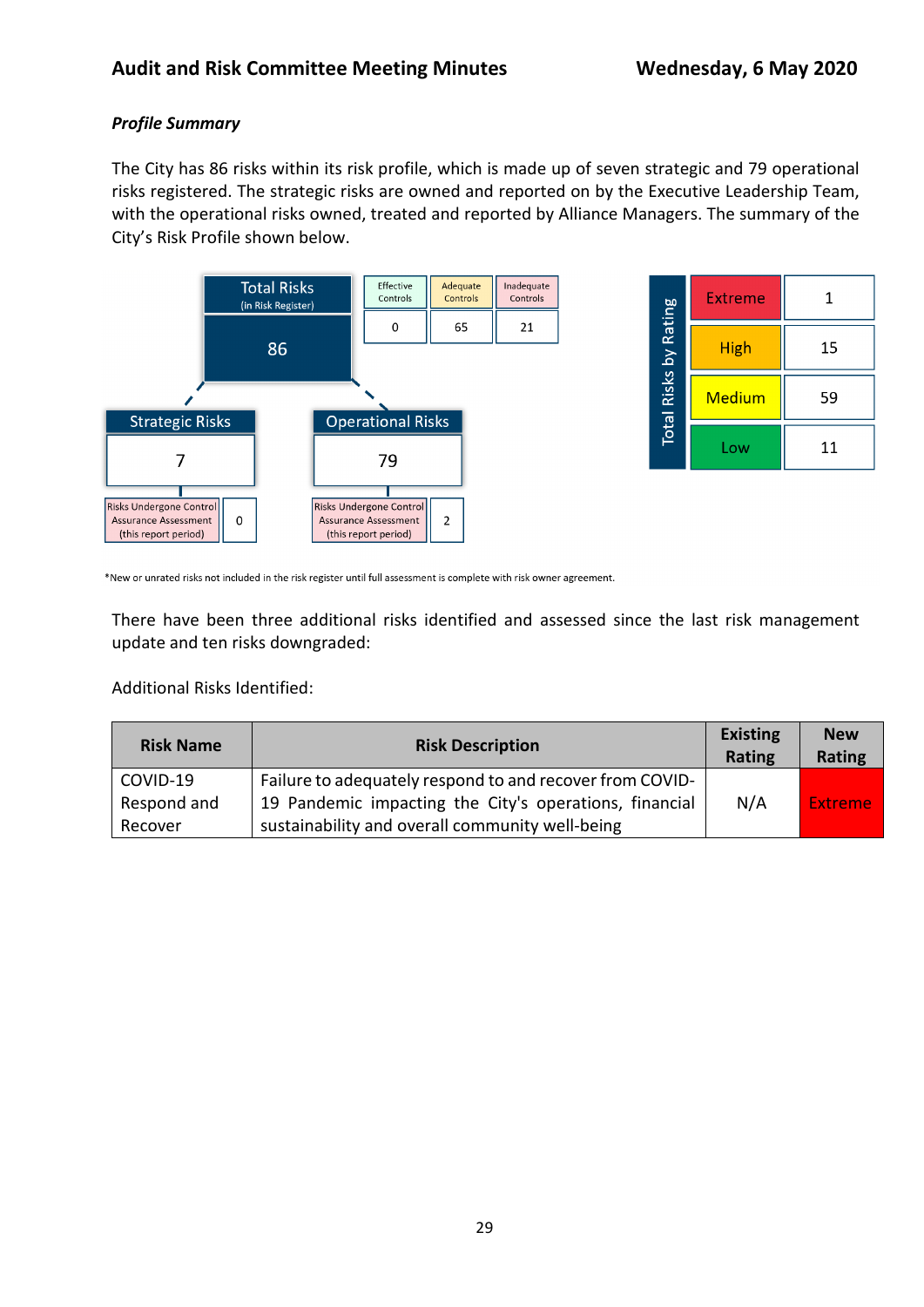Downgraded Risks:

| <b>Risk Name</b>                     | <b>Risk Description</b>                                                                                                                                                                                                                                  | <b>Existing</b><br><b>Rating</b> | <b>New</b><br><b>Rating</b> |
|--------------------------------------|----------------------------------------------------------------------------------------------------------------------------------------------------------------------------------------------------------------------------------------------------------|----------------------------------|-----------------------------|
| Financial<br>Sustainability          | Erosion of the City's Financial Sustainability                                                                                                                                                                                                           | <b>Extreme</b>                   | <b>High</b>                 |
| Homelessness<br>(Rough<br>Sleeping)  | Failure to provide adequate community support through<br>programs and advocacy efforts addressing current<br>homelessness, specifically rough sleeping.                                                                                                  | <b>Extreme</b>                   | <b>High</b>                 |
| Procurement                          | Failure of the City's procurement approach, including<br>policies and procedures, caused by lack of controls and<br>oversight, resulting in poor value for money and<br>legislative non-compliance."                                                     | <b>High</b>                      | <b>Medium</b>               |
| Strategic                            |                                                                                                                                                                                                                                                          |                                  |                             |
| <b>Direction</b>                     | Unsuccessful Delivery of the City's Strategic Objectives.                                                                                                                                                                                                | <b>High</b>                      | <b>Medium</b>               |
| Execution                            |                                                                                                                                                                                                                                                          |                                  |                             |
| Stakeholder<br>Management            | The inability to provide timely, relevant and accurate<br>research, stakeholder activity, potential opportunities and<br>areas of alignment (or misalignment), resulting in a lack of<br>effective response to stakeholder needs, concerns or<br>issues. | <b>High</b>                      | <b>Medium</b>               |
| <b>Audit Assurance</b>               | The inability to provide independent, objective assurance<br>and consulting services to improve the effectiveness of<br>risk management, control, and governance processes,<br>resulting in non-compliance.                                              | <b>High</b>                      | <b>Medium</b>               |
| Advocacy and                         | The failure to proactively plan, monitor and respond                                                                                                                                                                                                     |                                  |                             |
| Inter-                               | strategically to key issues that require a whole of                                                                                                                                                                                                      | <b>High</b>                      | <b>Medium</b>               |
| Governmental<br>Relations            | government response, resulting in the inability to develop<br>joint initiatives and capitalise on opportunities.                                                                                                                                         |                                  |                             |
| <b>Strategic Asset</b><br>Management | Failure to maintain assets in a proactive and systematic<br>manner, caused by inadequate planning or process,<br>resulting in underperforming or unsustainable assets.                                                                                   | <b>High</b>                      | <b>Medium</b>               |

It is anticipated that all risks will be reported to the Executive Leadership Team on a monthly basis, with any new risks identified subject to an appropriate communications protocol.

#### *Extreme/High Risk Summary*

The City currently has one extreme risk, located in the Strategic Risk Register, and 15 high risks found across both the Strategic and Operational Risk areas.

The City's only extreme risk has an adequate control rating, with only three high risks having adequate controls in place. There are currently no risks identified that are rated with having overall controls as effective.

The full summary of the City's risks rated as Extreme or High can be found in Attachment 8.5A.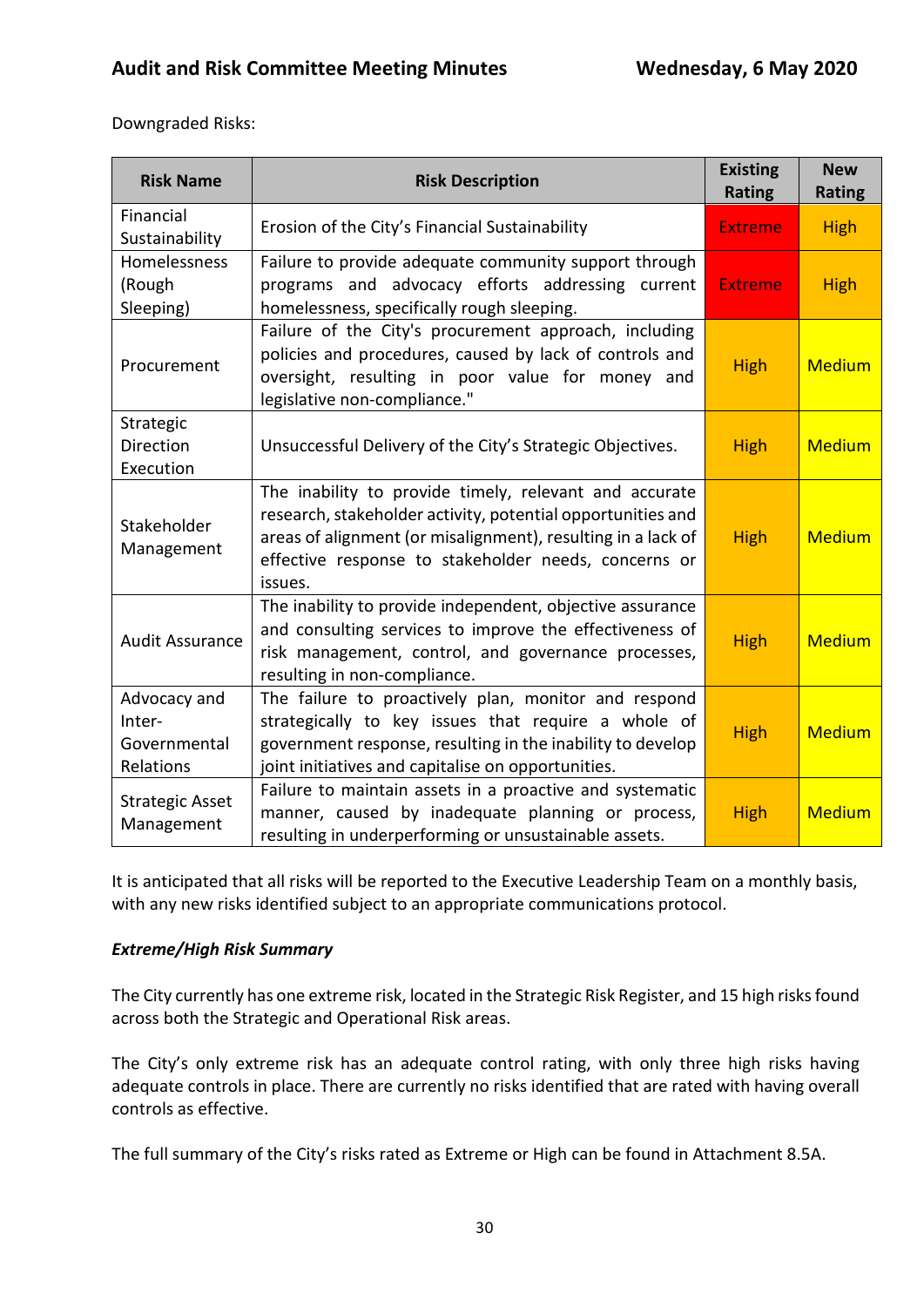### *Control Assured Risks*

Over the current reporting period, two operational risks have gone through a control assurance process. The control assurance process is a new process facilitated by the Risk team and actioned by the Internal Audit team that focusses on assessing controls identified to mitigate risks.

The control assurance process reviews each control identified for a specific risk and assesses each control based on the following criteria:

- **Completeness**  The control appropriately responds to the entirety of the material issues related to the risk and its potential impacts;
- **Existence** The control is documented, endorsed and accessible to those who need it;
- **Awareness**  There is appropriate awareness of the existence of the control and where to find it;
- **Understanding**  There is an appropriate degree of comprehension and competency around the interpretation and application of the control; and
- **Adherence**  The control is adhered to and its effective implementation is routinely evaluated.

This process is in its testing phase and is designed to provide an independent view on the adequacy of controls that are in place to mitigate or control a specified risk, outside of the City's management team.

The below risk controls have been assessed during the February to May period. The full scorecard(s) can be found in Attachment 8.5D of this report

### *Procurement:*

The City's Internal Audit team provided an analysis on the controls identified to mitigate the failure of the City's procurement approach. The team found that all existing controls are adequate, with one control proposed to be elevated from inadequate to adequate. The scorecard has assisted in a downgrade of this risk from a high to a medium risk.

#### *Statutory Compliance Management:*

The City's Internal Audit team provided an analysis on the controls identified to mitigate the failure to effectively interpret, monitor, manage and apply the City's statutory requirements and obligations. The team found that most existing controls are adequate, with one control proposed to be elevated from adequate to effective. The scorecard has resulted in no change to the high rating of this risk.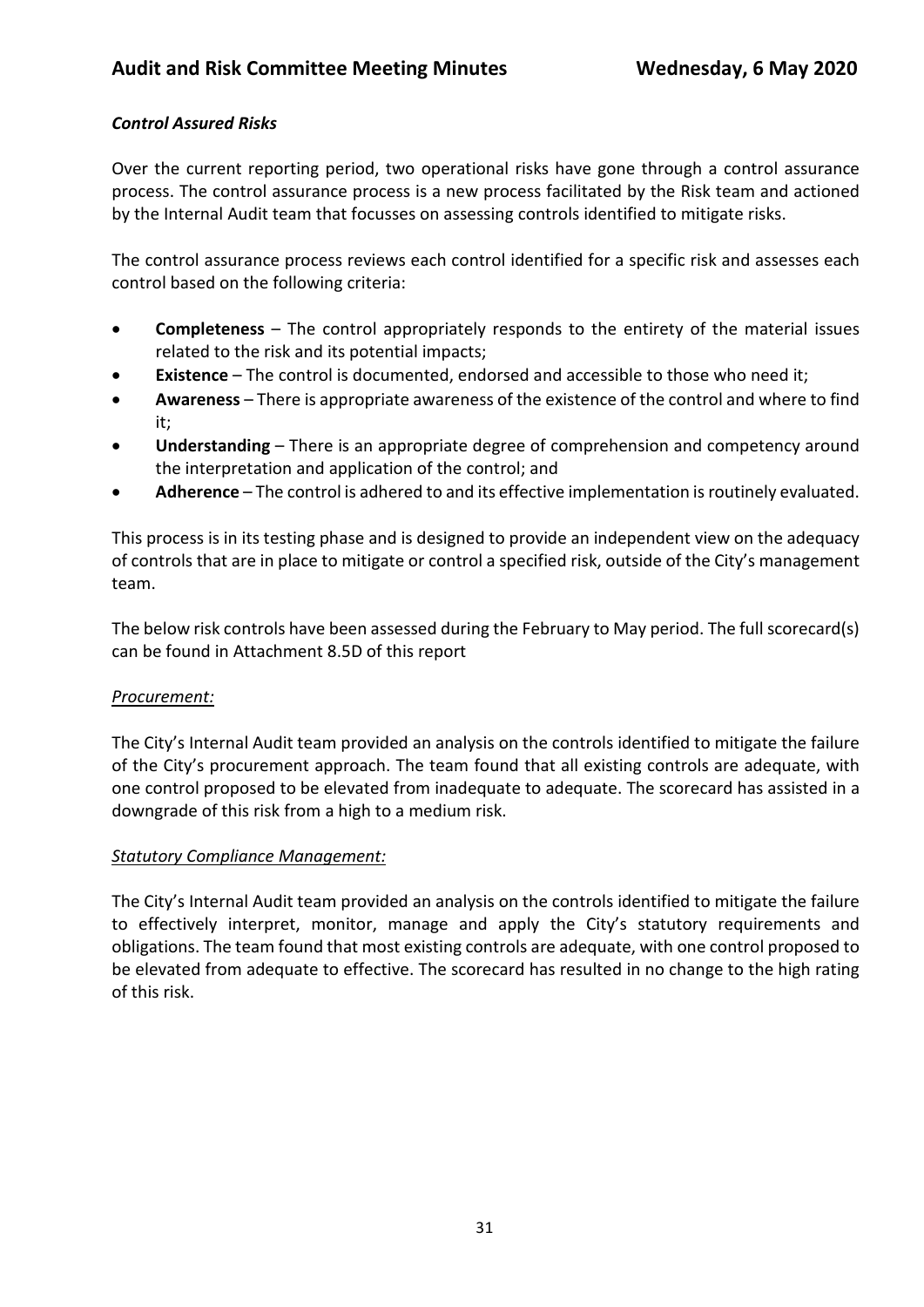## **Stakeholder engagement**

All stakeholder engagement for items within the City's Risk Profile are of internal nature. The following officers have provided input or commentary that has shaped this update to the Audit and Risk Committee:

- Project Director Corporate Recovery;
- Alliance Manager Finance;
- Alliance Manager Infrastructure & Assets;
- Alliance Manager Community Safety and Amenity;
- Alliance Manager Human Resources;
- Corporate Strategy and Risk Advisor;
- Internal Auditor;
- Governance Coordinator;
- Integrated Strategic Planning Analyst;
- Risk and Business Continuity Officer; and
- CEO Alliance Project Officer.

### **Strategic alignment**

#### Strategic Community Plan

This item addresses the community's vision for the future and specifically the following Aspiration and Strategic Objective(s) contained in the Strategic Community Plan 2019 – 2029:

| <b>Aspiration:</b>          | Performance                                                                                                     |
|-----------------------------|-----------------------------------------------------------------------------------------------------------------|
| <b>Strategic Objective:</b> | An integrated strategic framework with clear line of sight between<br>community vision and operational outcome. |

This report provides opportunity for appropriate oversight by the Audit and Risk Committee to oversee the City's management of its risk profile.

### **Legal and statutory implications**

*Local Government Act 1995* - Regulation 17 of the *Local Government (Audit) Regulations 1996*

#### Connection with mandates in the *City of Perth Act 2016*

8(1)(a) - to provide for the good government of persons in the City of Perth, including residents, ratepayers and visitors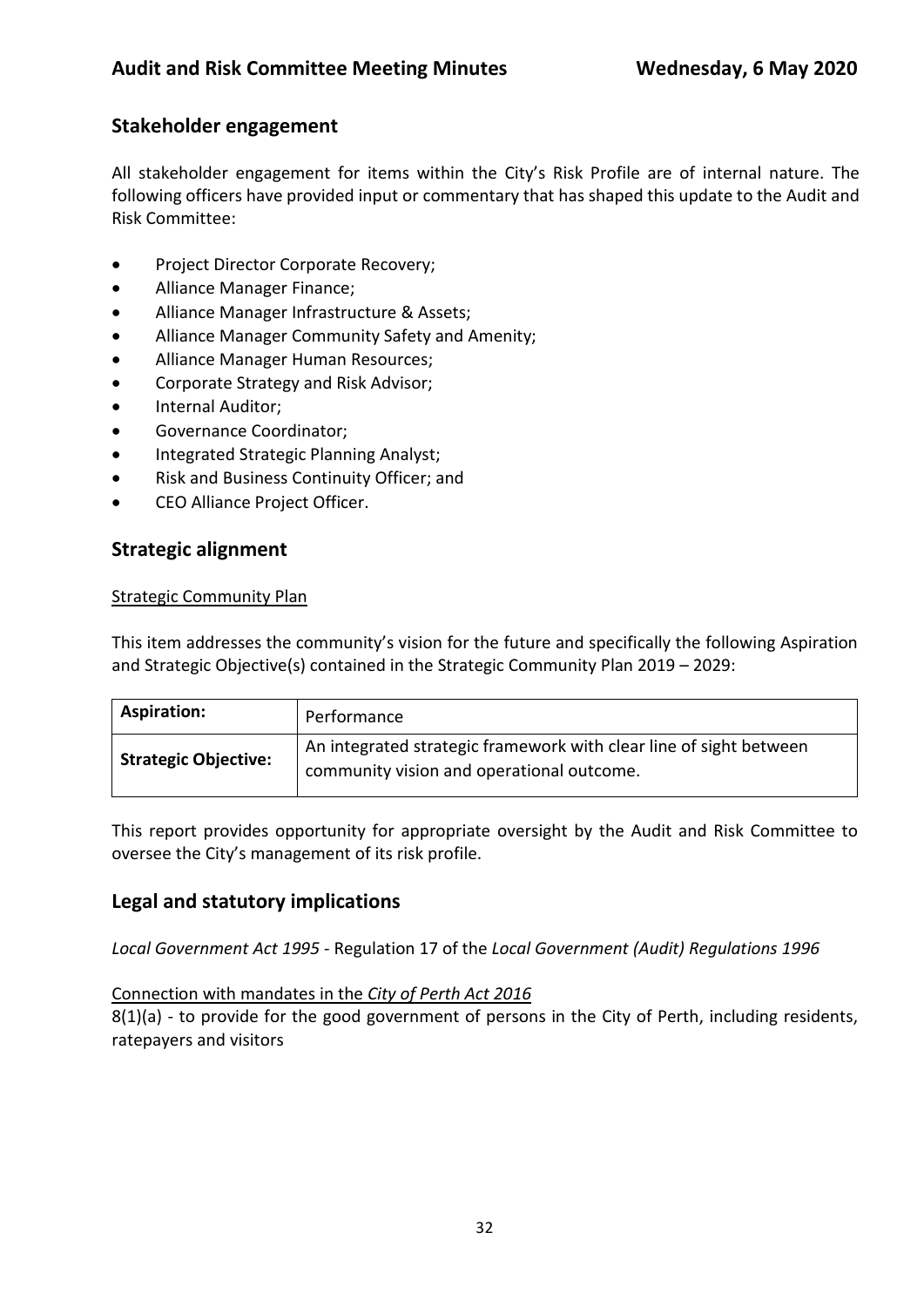### **Risk implications**

| <b>Impact of decision</b> |     |  |  |
|---------------------------|-----|--|--|
| Organisation              | Low |  |  |
| Community                 | Low |  |  |

This report provides some control and mitigation to the following risks domains:

| <b>Risk domain</b>           | <b>Consequence</b> | Likelihood | <b>Risk rating</b> |
|------------------------------|--------------------|------------|--------------------|
| Financial                    | Minor              | Unlikely   | Low                |
| Legal and                    | Moderate           | Rare       | Low                |
| Regulatory/Ethical           |                    |            |                    |
| Reputation and               | Minor              | Rare       | Low                |
| <b>External Stakeholders</b> |                    |            |                    |

There are no direct risk implications regarding this report.

### **Approval implications**

This report is provided as a status for Council oversight. There are no implications should the Committee not approve officer recommendations.

### **Financial implications**

There are no financial implications directly relating to this report.

### **Policy references**

Council Policy 19.1 - Risk Management

### **Comments**

The City is currently reviewing all elements of its Risk Management Approach, to ensure it provides appropriate and contemporary management and control of the City's Risk Profile, some of which has been used in the development of this report. Further enhancements will be implemented over the coming year(s).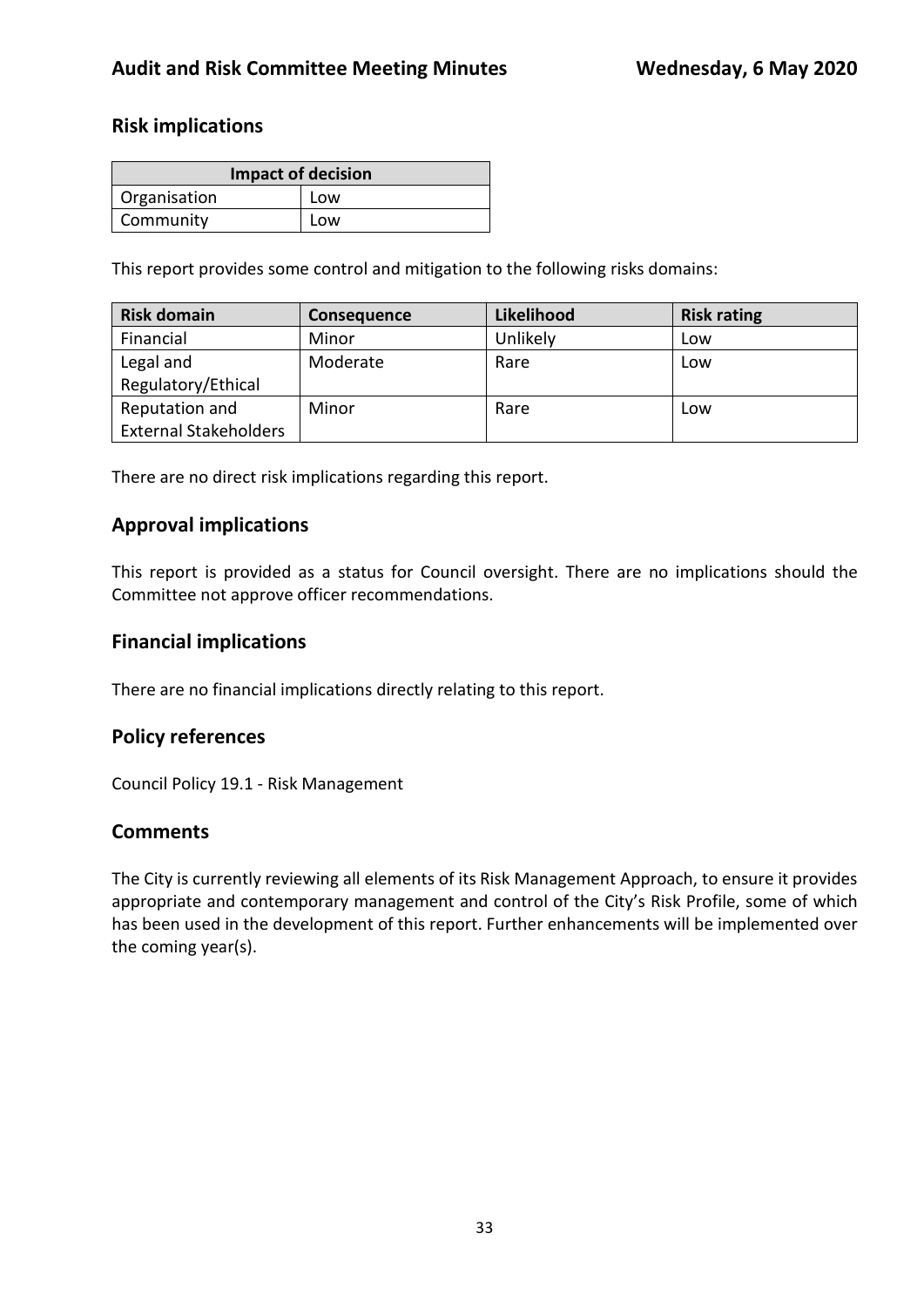## **Officer Recommendation and Committee Decsion**

**Moved:** Mr Maurich **Seconded:** Commissioner McMath

That Audit and Risk Committee APPROVES the Risk Management Update for May 2020

**CARRIED 2 / 0**

**For:**  Commissioner McMath Mr Maurich

**Against:** 

Nil

**Meeting Note:** A revised risk management framework and policy will be presented at the next Audit and Risk Committee Meeting to be held on 5 August 2020.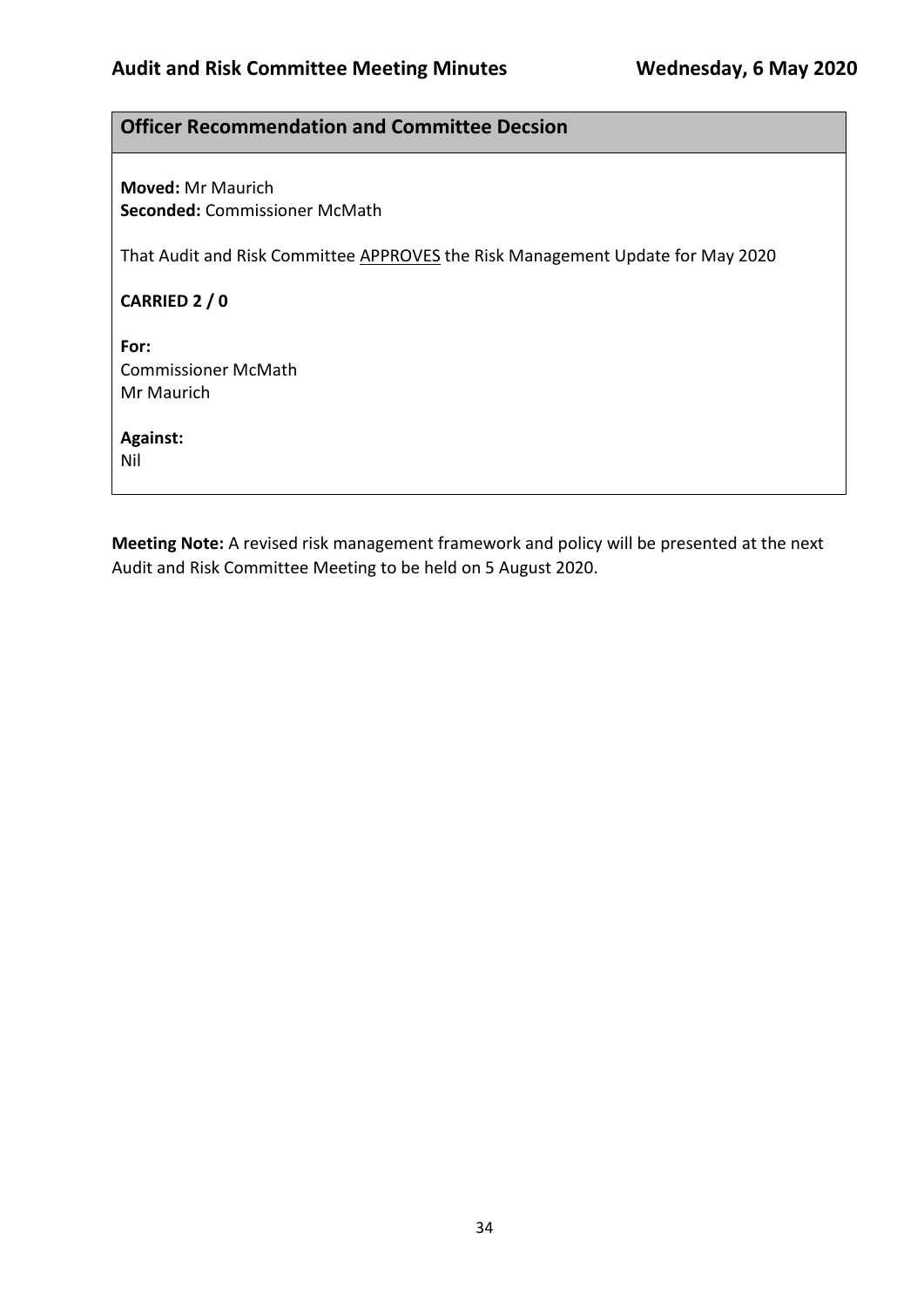## **8.6 – Policy – Fraud and Corruption Control**

| P1005611-3                                         |
|----------------------------------------------------|
|                                                    |
| Gary Clark, Acting Alliance Manager Governance     |
|                                                    |
| Nil                                                |
|                                                    |
| Governance, Corporate Services                     |
|                                                    |
| Nil                                                |
|                                                    |
| 6 April 2020                                       |
|                                                    |
| Executive                                          |
|                                                    |
|                                                    |
| Simple Majority                                    |
|                                                    |
| Attachment 8.6A – Draft Council Policy – Fraud and |
| <b>Corruption Control</b>                          |
|                                                    |

### **Purpose**

The purpose of this report is to consider the adoption of a Fraud and Corruption Control Policy.

### **Background**

Acts of Fraud and Corruption can damage the City's capacity to serve the community through loss of financial capacity, loss of assets, loss of community trust and reputational damage.

The City's Internal Auditor completed a Fraud and Corruption Controls Review, in accordance with the Internal Audit Plan 2019/20, in July 2019. The review was adopted at the Audit and Risk Committee meeting held on 19 November 2019, and the Ordinary Council meeting held on 26 November 2019.

The City has a range of control measures in place to reduce the risk of fraud and corruption however the Fraud and Corruption Controls Review found that the "City is not adhering to best practice guidance, Australian Standard AS 8001-2008 Fraud and Corruption Control, which recommends a fraud and corruption control plan as an organisation's first step to control its fraud and corruption exposure." The review recommended that "A fraud and corruption control plan to be developed and implemented within the organisation."

## **Details**

A review of other local government policies, plans and frameworks revealed a diverse approach to fraud and corruption control. The adoption of a Council Policy and the implementation of a Fraud and Corruption Control Plan by the Chief Executive Officer (CEO) appears to be the approach that best reflects the strategic role of Council and the implementation role of the CEO.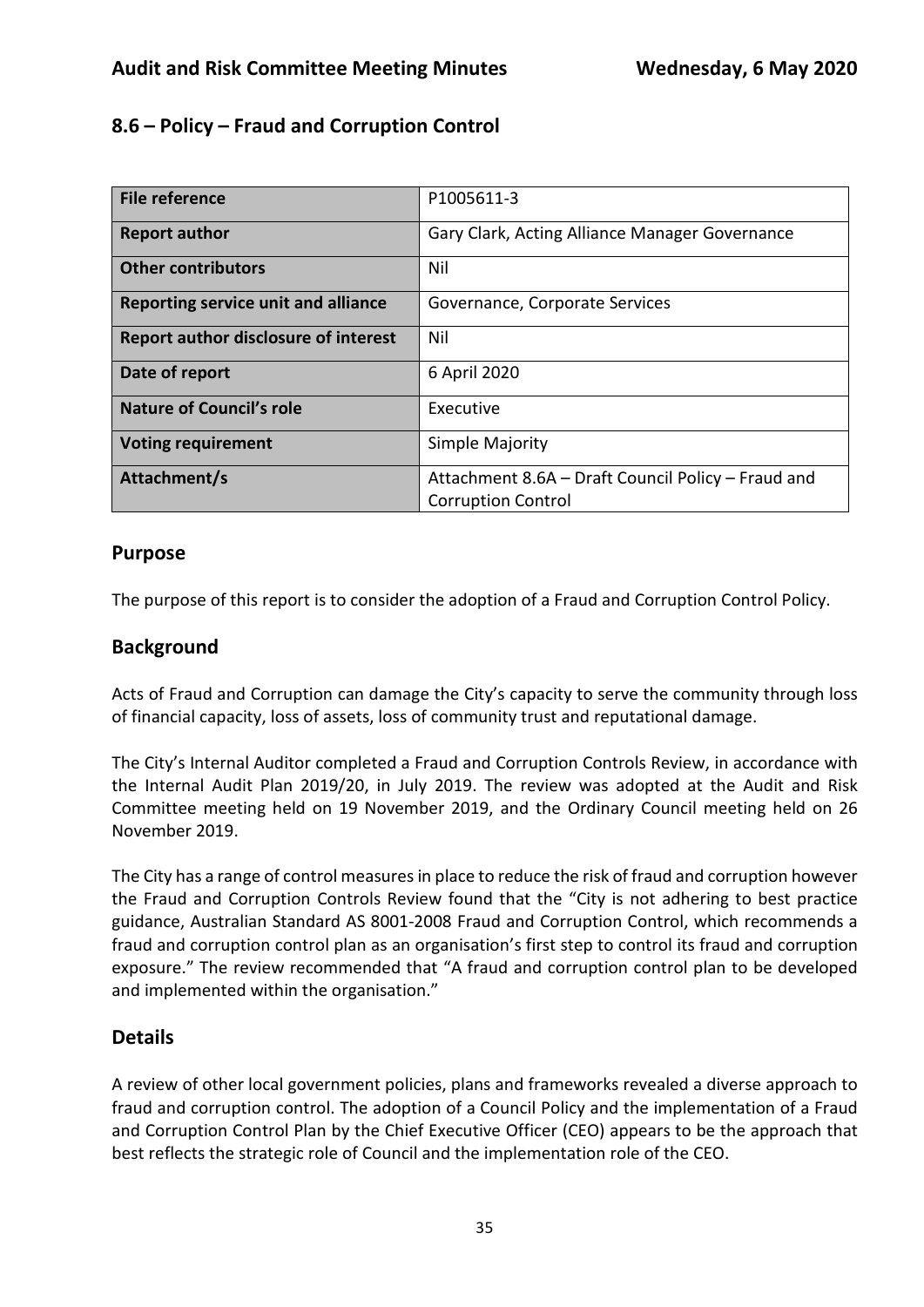The Australian Standard for Fraud and Corruption Control (AS8001:2008), advises an approach of Planning and Resourcing, Prevention, Detection and Response as a framework for minimising instances of fraud and corruption.

The Commonwealth Attorney-General's Department website describes good governance, engaged leadership and ethical culture as fundamentals for sound fraud control. Its systematic approach to fraud control contains the following elements in an ongoing cycle:

- Fundamentals for sound fraud control (Governance, Leadership and Culture);
- Risk management and planning;
- Prevention;
- Detection;
- Response; and
- Recording and reporting.

The draft Council Policy – Fraud and Corruption Control Attachment 8.6A has been developed to articulate the requirements for good governance, engaged leadership and ethical culture.

Through the Policy, the Fraud and Corruption Control Plan will describe:

- the Council's commitment to "no tolerance" for acts of fraud and corruption;
- the City's approach to building resilience to, and control of, fraud and corruption;
- the embedding of a strong and proactive fraud and corruption control culture within the City;
- the roles and responsibilities for building resilience to and the control of fraud and corruption;
- strategies implemented within the City to prevent, detect and respond to fraud and corruption; and
- protocols for the reporting of suspected fraud or corruption within and against the City including systematic analysis of behaviours and conduct to be mindful of and address.

The Fraud and Corruption Control Plan will be based on the following best practice resources:

- the Australian Standard for Fraud and Corruption Control (AS8001:2008);
- the Commonwealth Fraud Control Framework 2017;
- the State Office of the Auditor General's report on Fraud Prevention in Local Government 2019.
- the Western Australian Corruption and Crime Commission Guidelines for Notification of Serious Misconduct;
- the Western Australian Public Sector Commission's guidance on reporting Minor Misconduct; and
- the Western Australian Public Sector Commission's guidance on promoting integrity in public authorities.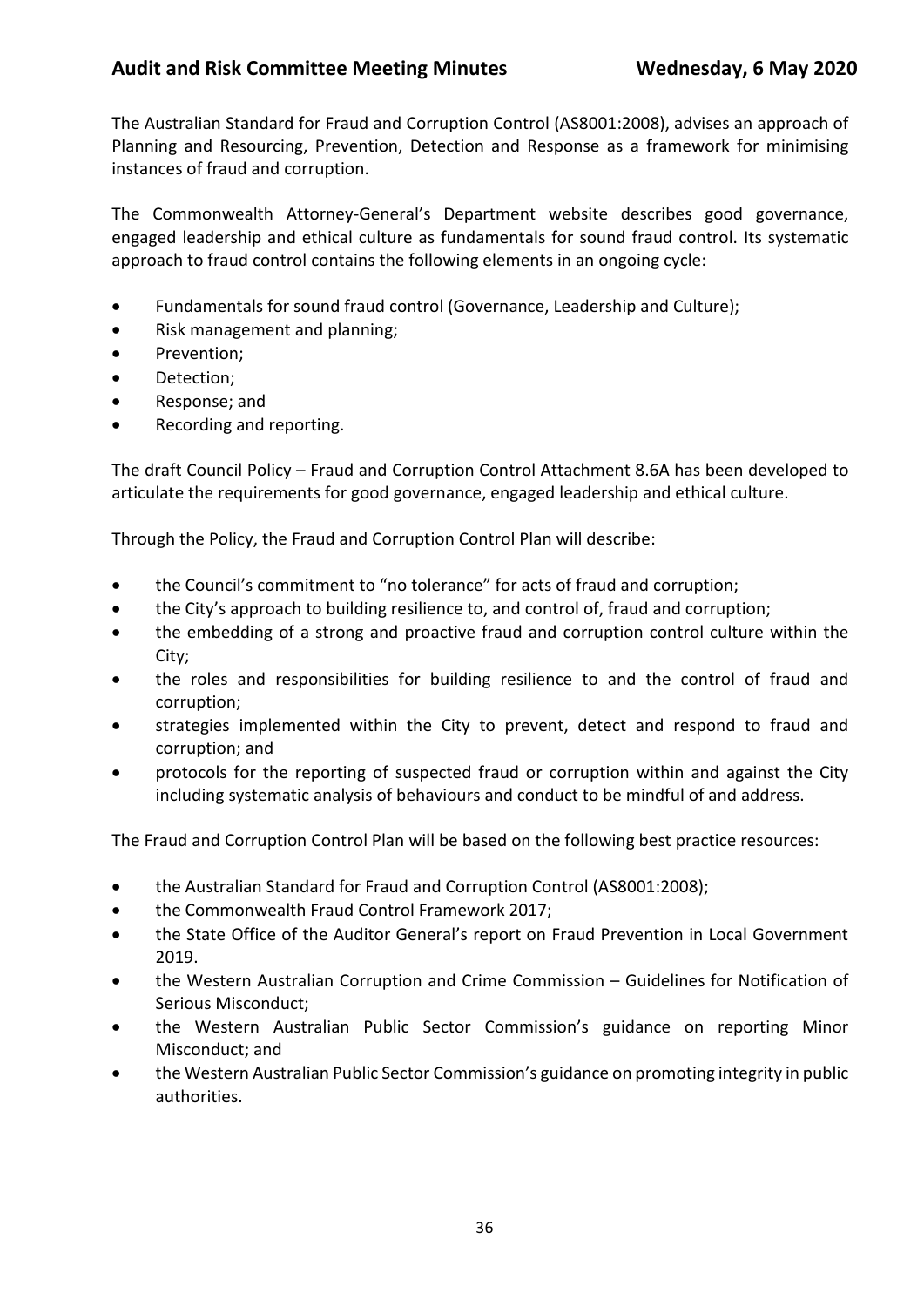The Fraud and Corruption Control Plan strategies will be integrated with the City's Risk Management Framework to provide assurance that risks are identified and managed through compliance with control measures and internal audit. The implementation of the strategies will be accountable to Council through results reported to the Audit and Risk Committee.

The Risk Management Framework will detail:

- the fraud risks (internal and external) associated with the City's functions;
- the controls in place to minimise the opportunity for fraud, corruption and corruption; and
- their implementation details.

### **Stakeholder engagement**

City of Perth staff including Governance, Internal Audit, Risk Management and Strategic Finance were consulted during the preparation of this report and the draft Council Policy.

### **Strategic alignment**

#### Strategic Community Plan

This item addresses the community's vision for the future and specifically the following Aspiration and Strategic Objective(s) contained in the Strategic Community Plan 2019 – 2029:

| <b>Aspiration:</b>          | Performance                                                                                                                                                                                   |
|-----------------------------|-----------------------------------------------------------------------------------------------------------------------------------------------------------------------------------------------|
| <b>Strategic Objective:</b> | There is no specific strategic objective relating to fraud and corruption<br>control however good governance and risk management are essential<br>determinants of organisational performance. |

### **Legal and statutory implications**

*Public Interest Disclosure Act 2003 Corruption, Crime and Misconduct Act 2003 Local Government (Rules of Conduct) Regulations 2007*

Connection with mandates in the *City of Perth Act 2016* 8(1)(a) - to provide for the good government of persons in the City of Perth, including residents, ratepayers and visitors

### **Risk implications**

| <b>Impact of decision</b> |        |  |
|---------------------------|--------|--|
| Organisation              | Medium |  |
| Community                 | Medium |  |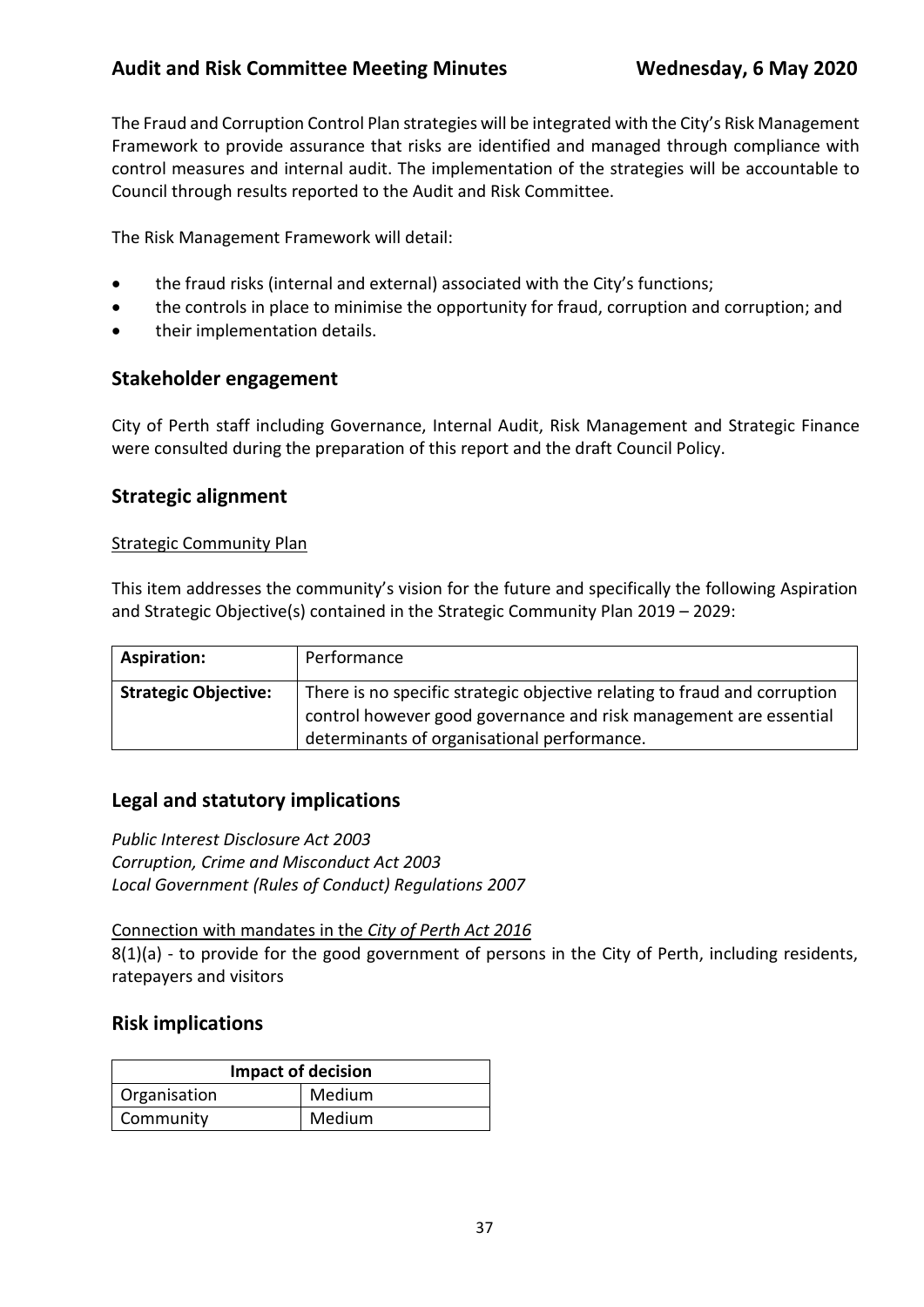| <b>Risk domain</b>           | <b>Consequence</b> | Likelihood | <b>Risk rating</b> |
|------------------------------|--------------------|------------|--------------------|
| Legal and                    | Major              | Possible   | Medium             |
| Regulatory/Ethical           |                    |            |                    |
| Reputation and               | Major              | Possible   | Medium             |
| <b>External Stakeholders</b> |                    |            |                    |
| Financial                    | Moderate           | Unlikely   | Low                |

The decision to approve the Council Policy - Fraud and Corruption Control has a high impact for the organisation. Failure to obtain this approval result may place the organisation at risk in this area. In addition, existing risk ratings for the above-mentioned risk domains may be adversely affected.

### **Approval implications**

If the recommendation to adopt the Council Policy - Fraud and Corruption Control is not adopted, Council may need to consider alternative options for controlling fraud and corruption.

### **Financial implications**

There are no financial implications to this report. The resource requirements for implementation of the Fraud and Corruption Control Plan will be identified during the development of the plan. It is expected that current staff will have the capacity to implement the plan.

### **Policy references**

CP19.1 Risk Management CP10.1 Code of Conduct

### **Comments**

The draft Council Policy Attachment 8.6A recognises the leadership role of Elected Members and the role of the CEO in implementing the policy through a Fraud and Corruption Control Plan. Elected Members will support a culture of ethical behaviour through compliance with the Code of Conduct. The Council will provide oversight of implementation and performance through the Audit and Risk Committee.

The first draft of the Fraud and Corruption Control Plan is nearing completion. It will be submitted to Executive Leadership Team for review on Wednesday 6 May 2020.

The adoption of a Council Policy and the implementation of a Fraud and Corruption Control Plan will provide assurance that the City's approach to managing fraud and corruption risks is comprehensive, ongoing and effective.